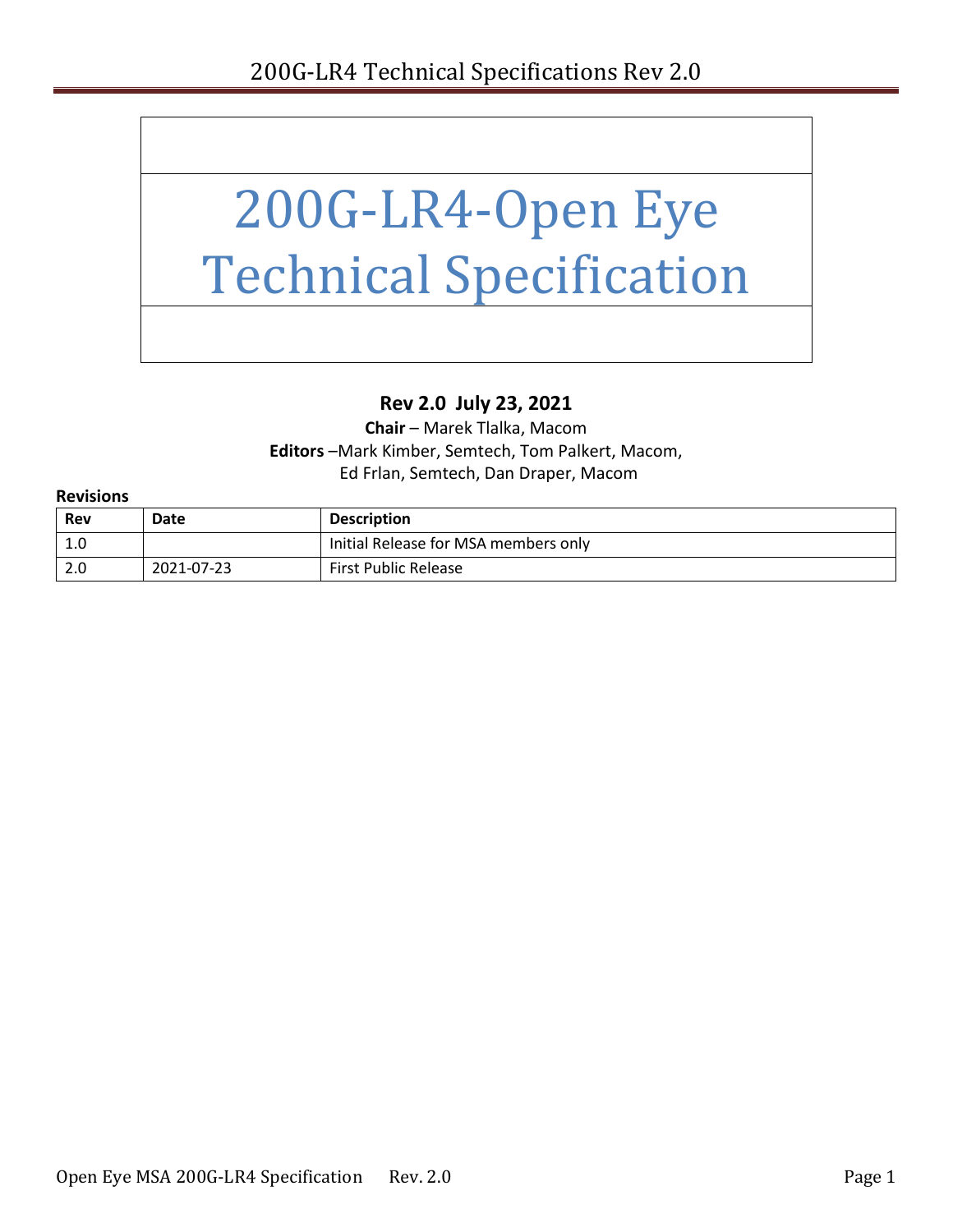## <span id="page-1-0"></span>**CONTENTS**

| $\mathbf{1}$   |                                                 |        |
|----------------|-------------------------------------------------|--------|
| 1.1            |                                                 |        |
| 1.2            |                                                 |        |
| 1.3            |                                                 |        |
| $\overline{2}$ |                                                 |        |
| 2.1            |                                                 |        |
| 2.2            |                                                 |        |
| 2.3            |                                                 |        |
| 3              |                                                 |        |
| 3.1            |                                                 |        |
| 3.2            |                                                 |        |
| 3.3            |                                                 |        |
| 3.4            |                                                 |        |
| 3.5            |                                                 |        |
| 3.6            |                                                 |        |
| 3.7            |                                                 |        |
| 3.8            |                                                 |        |
| 4              |                                                 |        |
| 4.1            |                                                 |        |
|                | 4.1.1                                           |        |
|                | 4.1.2                                           |        |
|                | 4.1.3                                           |        |
| 5              |                                                 |        |
| 5.1            |                                                 |        |
| 5.2            |                                                 |        |
| 5.3            |                                                 |        |
| 5.4            |                                                 |        |
| 5.5            |                                                 |        |
| 5.6            |                                                 |        |
| 5.7            |                                                 |        |
|                | Open Eye MSA 200G-LR4 Specification<br>Rev. 2.0 | Page 2 |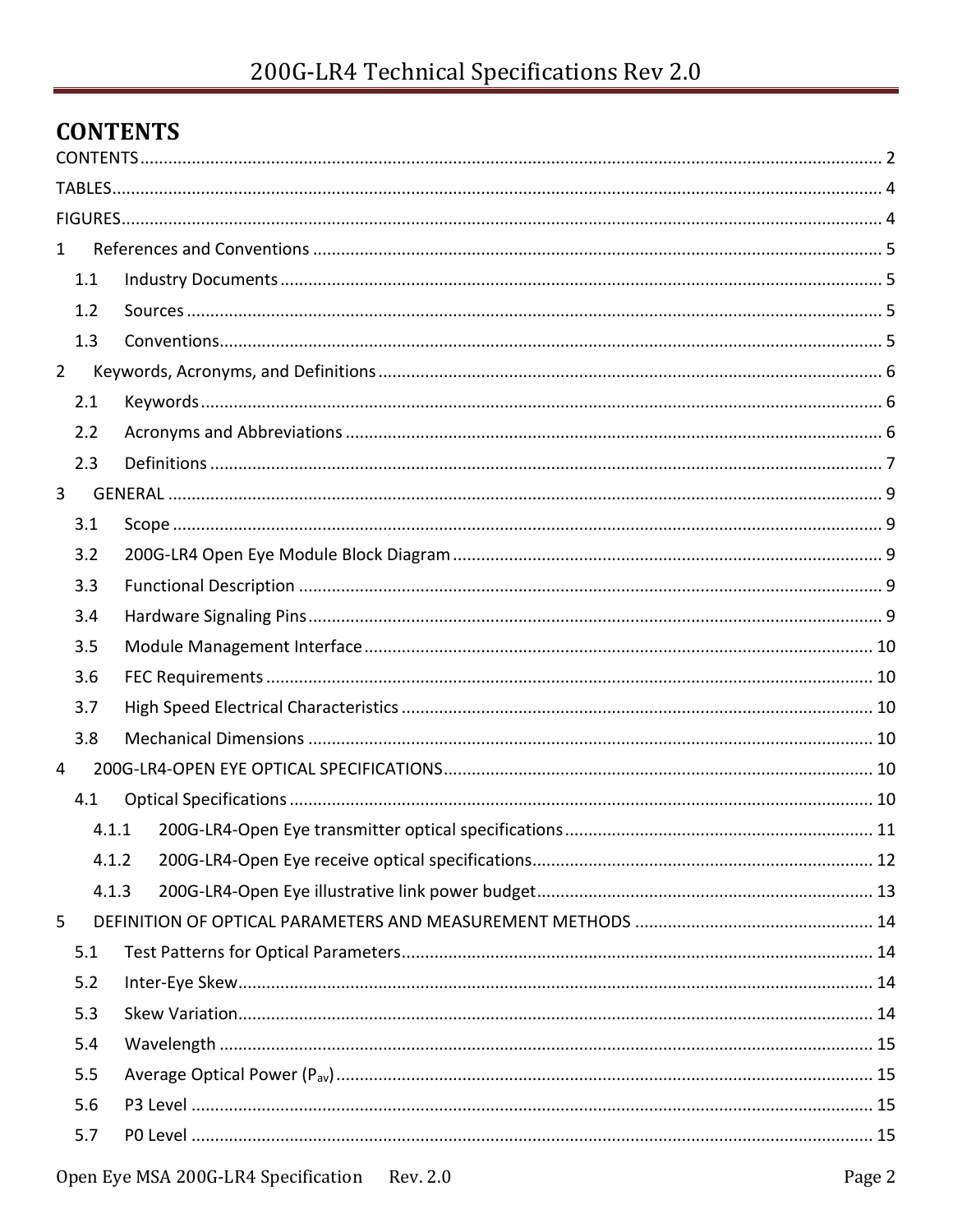# 200G-LR4 Technical Specifications Rev 2.0

|   | 5.8    |  |
|---|--------|--|
|   | 5.9    |  |
|   | 5.10   |  |
|   | 5.11   |  |
|   | 5.12   |  |
|   | 5.13   |  |
|   | 5.14   |  |
|   | 5.15   |  |
|   | 5.16   |  |
|   | 5.17   |  |
|   | 5.18   |  |
|   | 5.19   |  |
|   | 5.20   |  |
|   | 5.21   |  |
|   | 5.22   |  |
|   | 5.22.1 |  |
|   |        |  |
|   | 5.23   |  |
|   | 5.24   |  |
|   | 5.25   |  |
|   | 5.26   |  |
|   | 5.27   |  |
|   |        |  |
|   | 5.27.2 |  |
|   | 5.27.3 |  |
|   | 5.27.4 |  |
| 6 |        |  |
| 7 |        |  |
|   | 7.1    |  |
|   | 7.2    |  |
|   | 7.2.1  |  |
|   | 7.2.2  |  |
|   | 7.3    |  |
| 8 |        |  |
|   |        |  |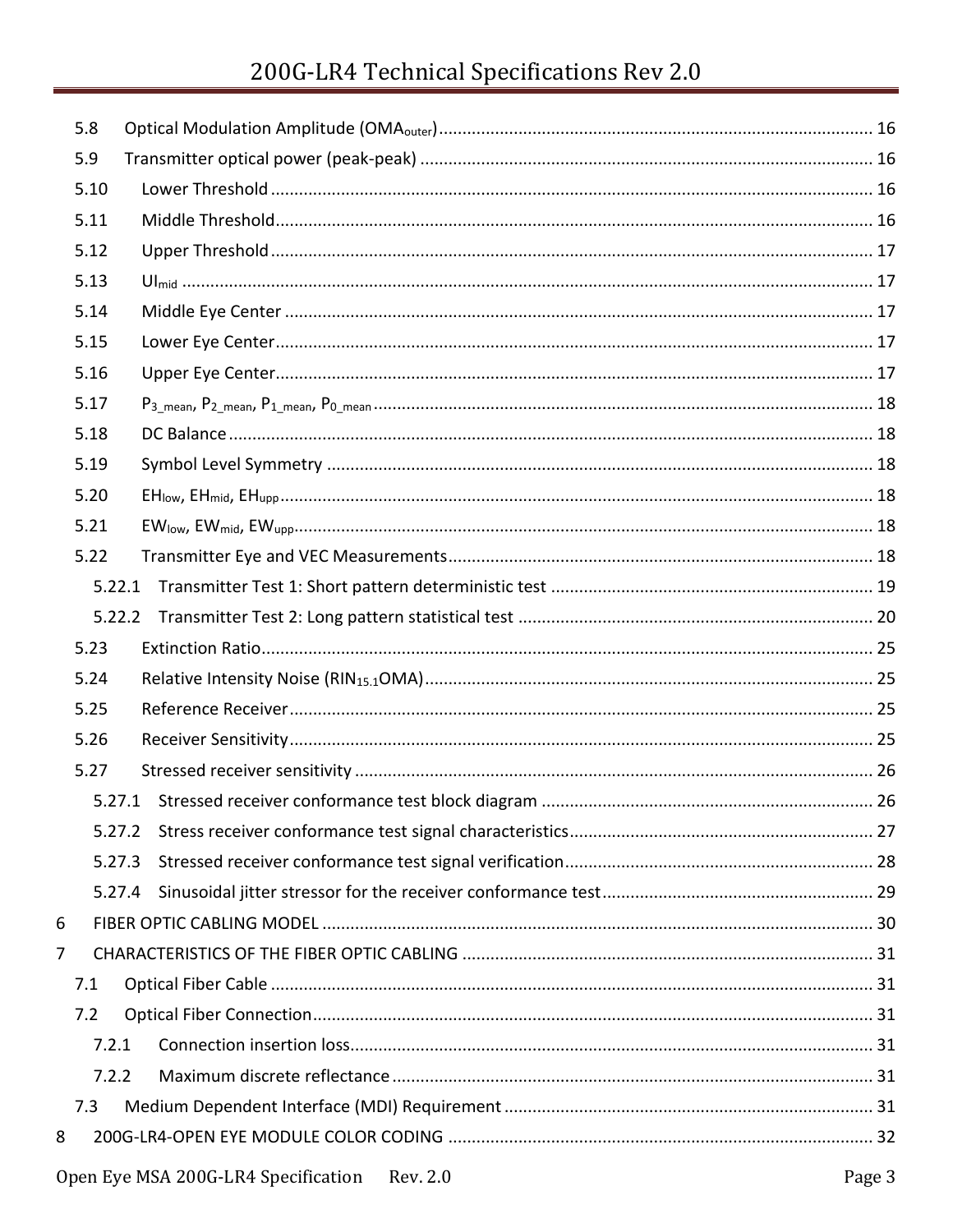## <span id="page-3-0"></span>**TABLES**

## <span id="page-3-1"></span>**FIGURES**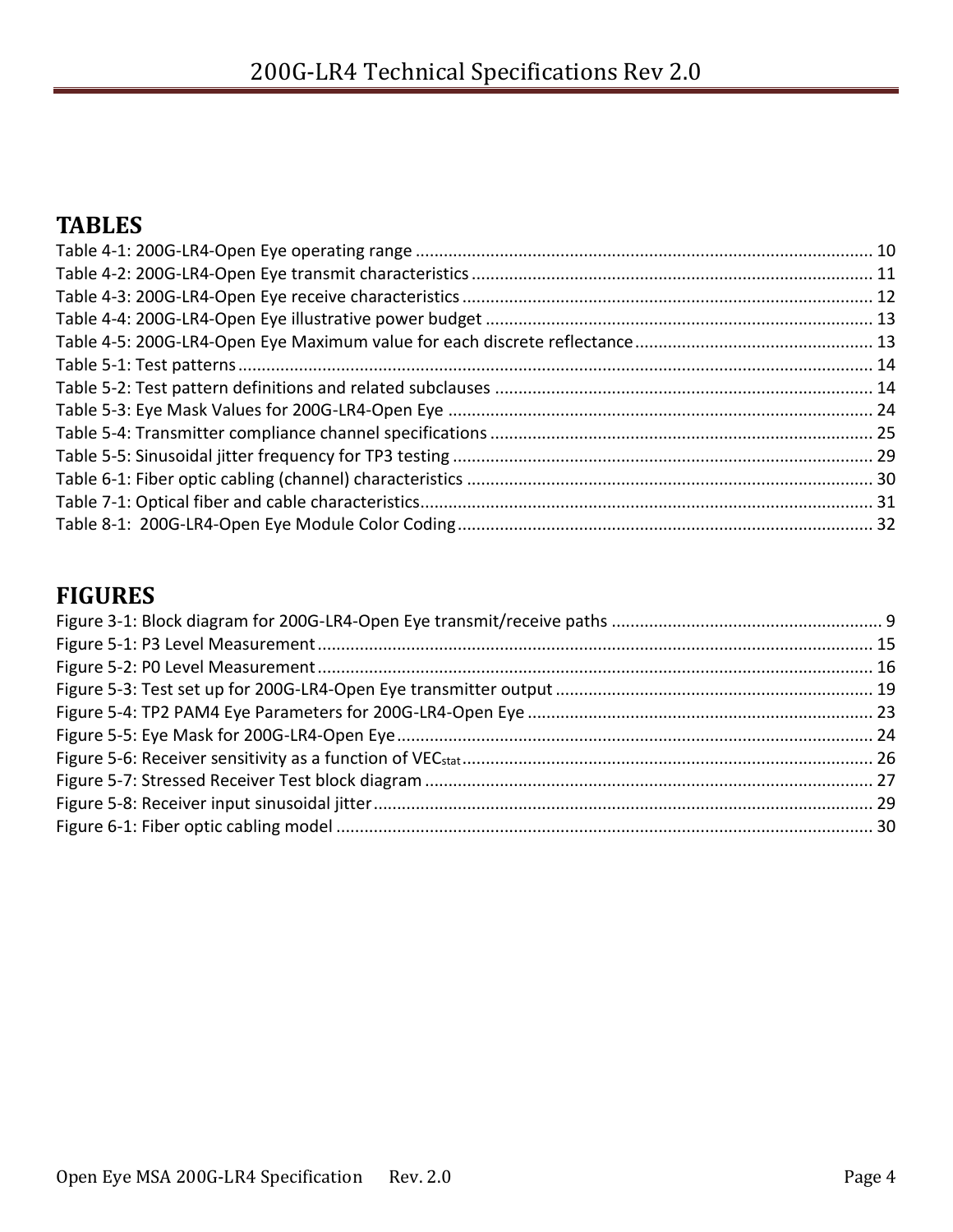# <span id="page-4-0"></span>**1 References and Conventions**

### <span id="page-4-1"></span>*1.1 Industry Documents*

The following documents are relevant to this specification:

InfiniBand IEEE 802.3 2018 OIF CEI

### <span id="page-4-2"></span>*1.2 Sources*

Copies of InfiniBand standards may be obtained from the InfiniBand Trade Association (IBTA) [\(http://www.infinibandta.org\)](http://www.infinibandta.org/).

Copies of IEEE standards may be obtained from the Institute of Electrical and Electronics Engineers (IEEE) [\(https://www.ieee.org\)](https://www.ieee.org/).

Copies of OIF Implementation Agreements may be obtained from the Optical Internetworking Forum [\(http://www.oiforum.com\)](http://www.oiforum.com/).

### <span id="page-4-3"></span>*1.3 Conventions*

The following conventions are used throughout this document:

#### **ORDER OF PRECEDENCE**

If a conflict arises between text, tables, or figures, the order of precedence to resolve the conflicts is text; then tables; and finally figures. Not all tables or figures are fully described in the text. Tables show data format and values.

#### **LISTS**

Lists sequenced by lowercase or uppercase letters show no ordering relationship between the listed items. Lists sequenced by numbers show an ordering relationship between the listed items.

Lists are associated with an introductory paragraph or phrase, and are numbered relative to that paragraph or phrase (i.e., all lists begin with an a. or 1. entry).

#### **NUMBERING CONVENTIONS**

The ISO convention of decimal numbering is used (i.e., the thousands and higher multiples are separated by a space and a period is used as the decimal point). This is equivalent to the English/American convention of a comma and a period.

| American    | French      | ISO         |
|-------------|-------------|-------------|
| 0.6         | 0.6         | 0.6         |
| 1,000       | 1 000       | 1 000       |
| 1,323,462.9 | 1 323 462,9 | 1 323 462.9 |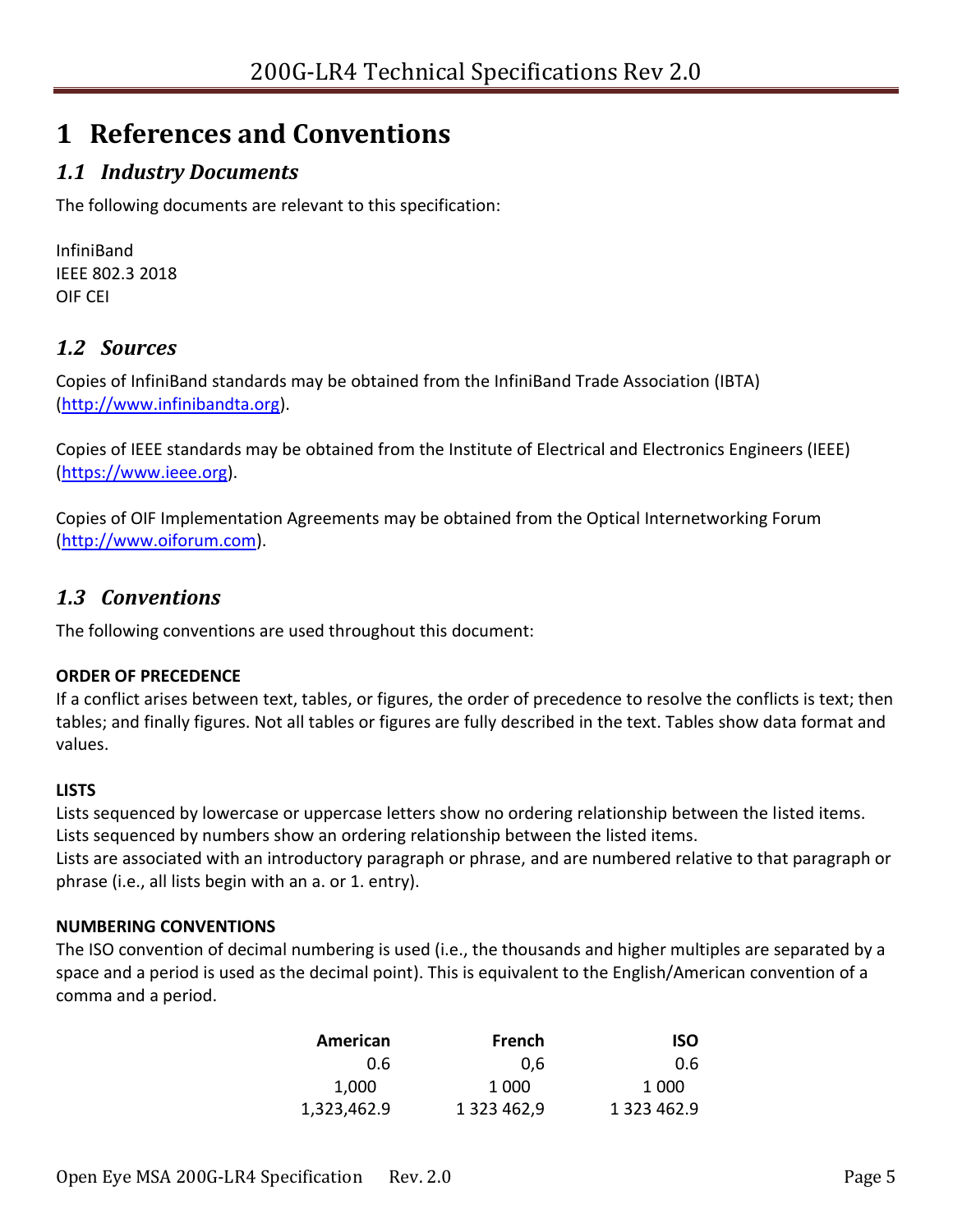# <span id="page-5-0"></span>**2 Keywords, Acronyms, and Definitions**

For the purposes of this document, the following keywords, acronyms, and definitions apply.

### <span id="page-5-1"></span>*2.1 Keywords*

**Optional:** Describes features which are not required by the specification. However, if any feature defined by the specification is implemented, it shall be done in the same way as defined by the specification. Describing a feature as optional in the text is done to assist the reader. If an optional feature is not implemented the default values for bits and bytes associated with this feature shall be zero unless otherwise stated.

**Shall:** Indicates a mandatory requirement. Designers are required to implement all such mandatory requirements to ensure interoperability with other products that conform to this specification.

**Should:** Indicates flexibility of choice with a strongly preferred alternative.

**Vendor specific:** Indicates something (e.g., a bit, field, code value) that is not defined by this specification. Specification of the referenced item is determined by the manufacturer and may be used differently in various implementations.

#### <span id="page-5-2"></span>*2.2 Acronyms and Abbreviations*

**ASCII**: American Standard Code for Information Interchange (the numerical representation of a character)

- **BER**: Bit Error Rate
- **CDR**: Clock and Data Recovery
- **DFB**: Distributed Feedback Laser
- **DWDM**: Dense Wavelength Division Multiplexing
- **EML**: Externally Modulated Laser
- **FEC**: Forward Error Correction
- **FP**: Fabry-Perot Laser
- **VCSEL**: Vertical Cavity Surface Emitting Laser
- **WDM**: Wavelength Division Multiplexing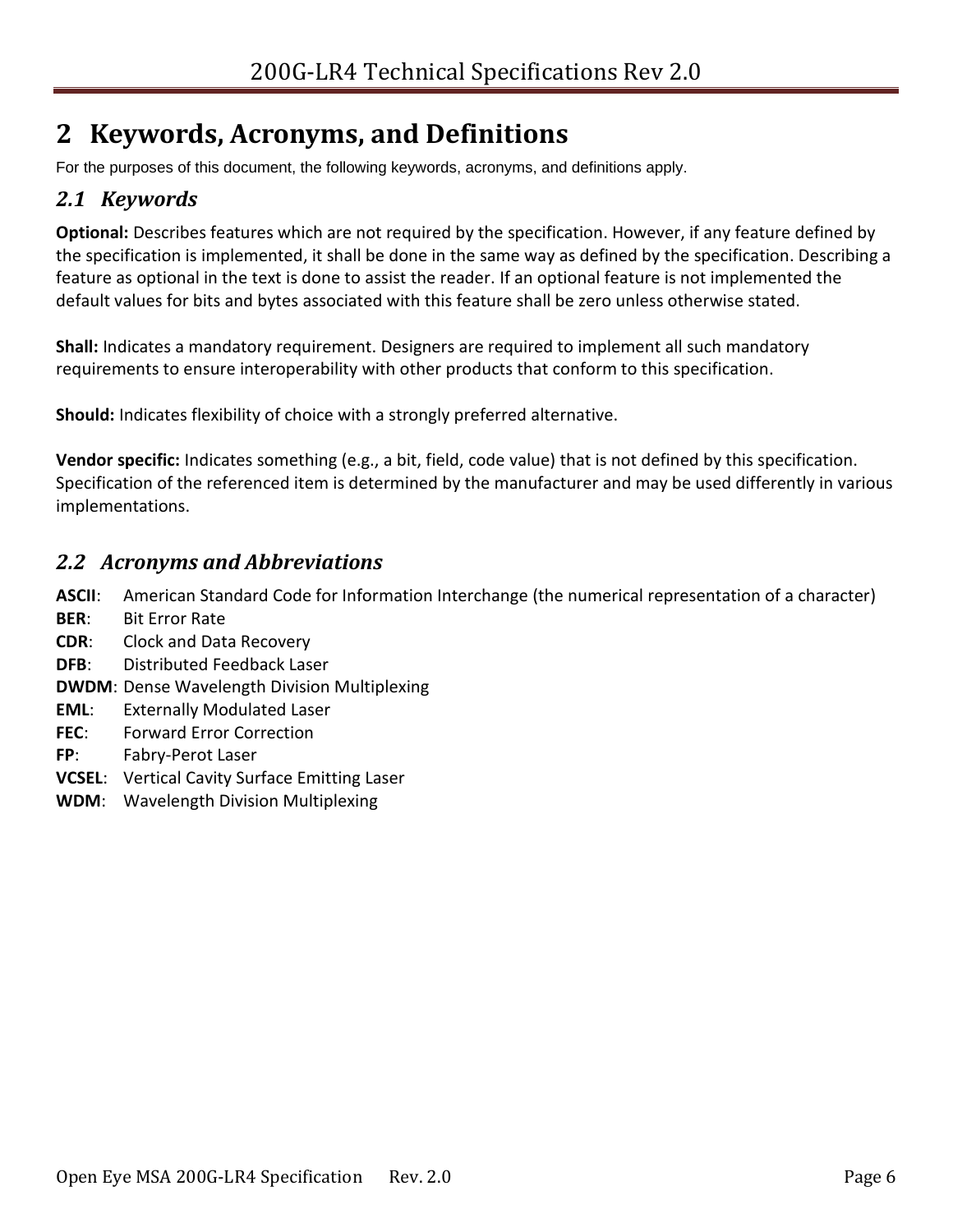### <span id="page-6-0"></span>*2.3 Definitions*

**Average Power:** The Average Power, Pav, is the average of the optical power of the PAM4 signal.

**CWDM:** Coarse wavelength division multiplexing (CWDM) is a method of combining multiple signals on laser beams at various wavelengths for transmission along fiber optic cables, such that the number of channels is fewer than in dense wavelength division multiplexing (DWDM) but more than in standard wavelength division multiplexing (WDM). CWDM systems have channels at wavelengths spaced 20 nanometers (nm) apart, compared with 0.4 nm spacing for DWDM. This allows the use of low-cost, uncooled lasers for CWDM.

**DC Balance:** DC Balance is a measure of level symmetry about the average power level. This is used to evaluate contributions to DC wander caused by the pattern. This is evaluated during Transmitter Test 1.

**EHlow, EHmid, EHupp:** EHlow, EHmid and EHupp are the inner eye heights associated with the lower, middle and upper eyes respectively measured using a histogram method around the Middle Eye Center. This is evaluated during Transmitter Test 1.

**EWlow, EWmid, EWupp:** EWlow, EWmid and EWupp are the inner eye widths associated with the lower, middle and upper eyes respectively measured at the eye centers. This is evaluated during Transmitter Test 1. **Lower Eye Center:** The Lower Eye Center is calculated from eye width and eye height measurements of the lower eye. It is used to position the center of the mask shape for the lower eye mask.

**Lower Threshold:** The Lower Threshold is the threshold associated with the lower eye of the PAM4 signal.

**Middle Eye Center:** The Middle Eye Center is calculated from eye width and eye height measurements of the middle eye. It is used to position the center of the mask shape for the middle eye mask.

**Middle Threshold:** The Middle Threshold is associated with the middle eye of the PAM4 signal.

**Module:** Pluggable transceivers and active or passive cable assembly terminations that plug into the host receptacle such as, but not limited to, those of QSFP-DD, OSFP, COBO, QSFP, and SFP-DD form factors hereafter referred to as modules unless cable assemblies are specifically mentioned.

**OMAouter:** OMAouter is the level of modulated power in the optical signal based on low frequency P3 and P0 levels.

**OSNR**: Optical Signal to Noise Ratio: The ratio between the optical signal power in a given signal bandwidth and the noise power in a given noise reference bandwidth.

**P0 Level:** The P0 level is the lowest power level of the PAM4 signal.

**P3 Level:** The P3 level is highest power level of the PAM4 signal.

Open Eye MSA 200G-LR4 Specification Rev. 2.0 Page 7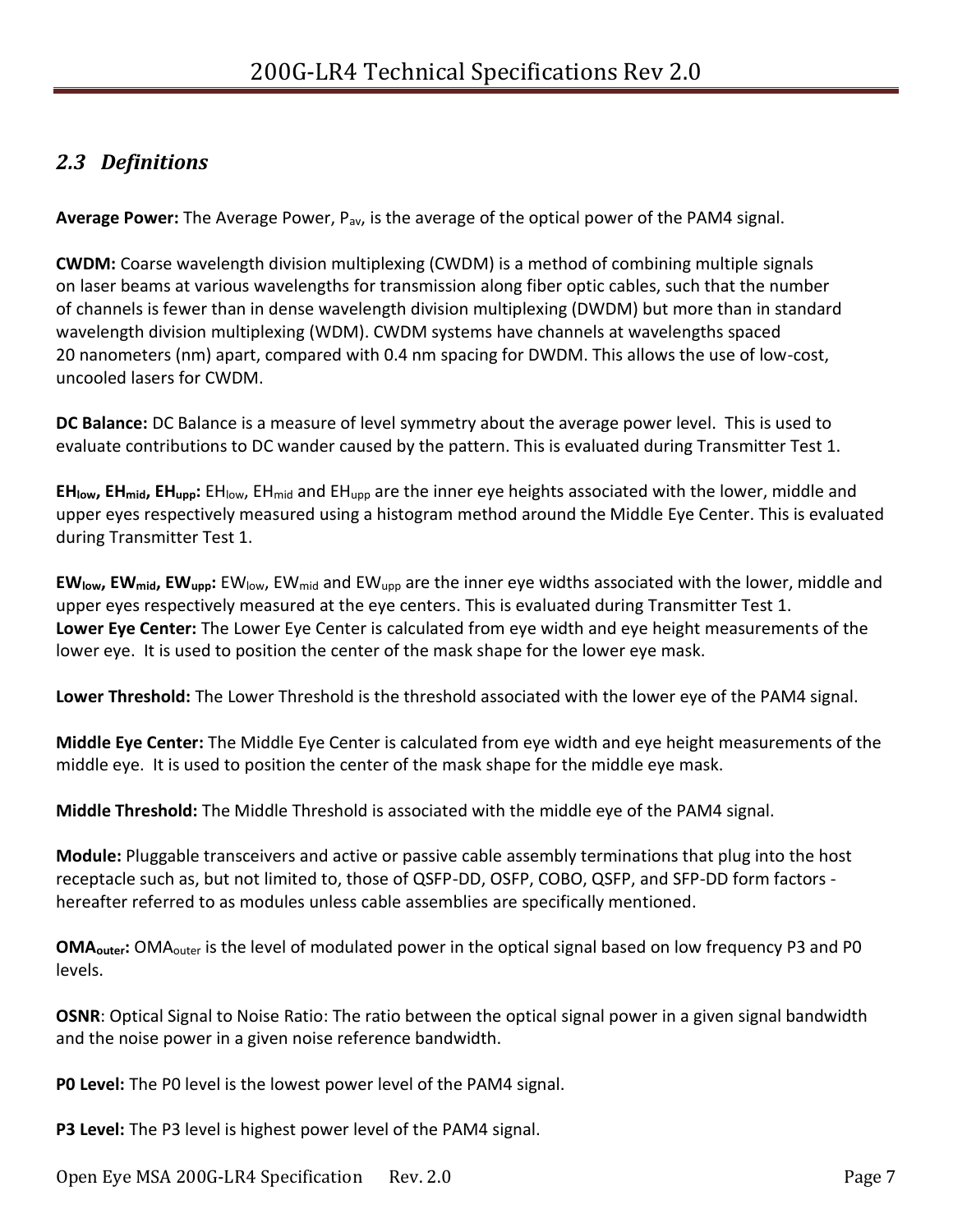**P3\_mean, P2\_mean, P1\_mean, P0\_mean:** These levels are calculated using the levels determined from by histograms from a 0.1 UI wide window centered on the Middle Eye Center. These values are used in Transmitter Test 1.

**Pulse Amplitude Modulation, four levels (PAM4)**: a modulation scheme where two bits are mapped into four signal amplitude levels to enable transmission of two bits per symbol.

**Rx**: an electronic component (Rx) that converts an electrical input signal to an electrical (retimed or nonretimed) output signal.

**SNR**: Signal to Noise Ratio: The ratio of signal power to the noise power, expressed in decibels

**Symbol Level Symmetry:** Symbol Level Symmetry is a measure of how evenly the four levels are distributed in amplitude. Symbol Level Symmetry is an indicator of the penalty caused by uneven PAM4 levels. This is evaluated during Transmitter Test 1.

**Transmitter optical power (peak-peak)** is the level of modulated power in the optical signal including overshoots and undershoots. (OMA<sub>outer</sub>  $\leq$  Transmitter optical power (peak-peak))

**Tx**: a circuit (Tx) that converts an electrical input signal to a signal suitable for the optical communications media.

**UImid:** UImid is specified as being 0.5 UI after 0 UI.

**Upper Eye Center:** The Upper Eye Center is calculated from eye width and eye height measurements of the upper eye. It is used to position the center of the mask shape for the upper eye mask.

**Upper Threshold:** The Upper Threshold is associated with the upper eye of the PAM4 signal.

**Vertical Eye Closure Deterministic (VEC<sub>det</sub>):** Vertical Eye Closure Deterministic (VEC<sub>det</sub>) is defined as the amount of eye closure with respect to OMA<sub>outer</sub> based on the smallest inner eye height. This is evaluated during Transmitter Test 1.

**Vertical Eye Closure Statistical (VECstat):** The Vertical Eye Closure Statistical (VECstat) is used to assess the vertical eye closure of the transmitter using a long pattern. This is evaluated during Transmitter Test 2.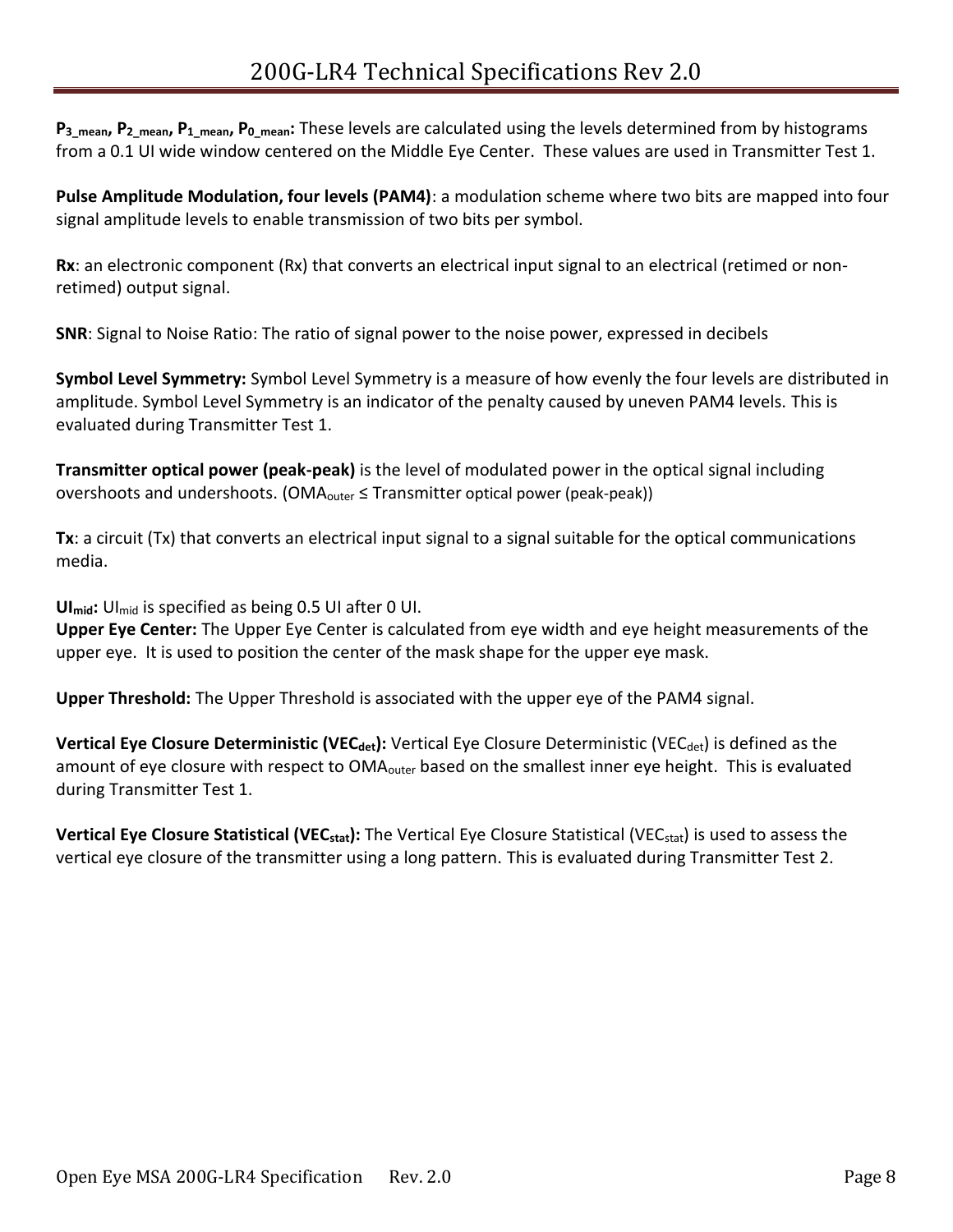# <span id="page-8-0"></span>**3 GENERAL**

### <span id="page-8-1"></span>*3.1 Scope*

This Open Eye Multi-Source Agreement (MSA) specification defines a four lane 50 Gbps/lane 2km optical interface for 200 Gbps optical transceivers for Ethernet applications. **This specification uses the CWDM wavelength grid as compared to the IEEE 200GBASE-LR4 specification which uses the LAN WDM wavelength grid.** Forward error correction (FEC) is required to be implemented by the host in order to ensure reliable system operation. Two transceivers communicate over single mode fibers (SMF) of length from 2 meters to at least 10 kilometers using the 200G-LR4-Open Eye specification. The transceiver electrical interface is not specified by this MSA but can have, for example, eight lanes in each direction with a nominal rate of 26.5625 Gbps per lane or four lanes in each direction with a nominal rate of 53.125 Gbps per lane.

A variety of form factors for the 200G-LR4-Open Eye transceiver are possible and none is precluded by this MSA.



### <span id="page-8-2"></span>*3.2 200G-LR4 Open Eye Module Block Diagram*

<span id="page-8-5"></span>NOTE – Specification of the retime function is beyond the scope of this MSA. **Figure 3-1: Block diagram for 200G-LR4-Open Eye transmit/receive paths**

#### <span id="page-8-3"></span>*3.3 Functional Description*

200G-LR4-Open Eye modules comply with the requirements of this document and have the following common features: one optical transmitter; one optical receiver with signal detect and a duplex optical connector for single-mode fiber. The optical connector type is vendor specific but can include SC, LC, MPO, SN or CS types.

#### <span id="page-8-4"></span>*3.4 Hardware Signaling Pins*

Hardware signaling pins are specified in the respective module form factor MSAs.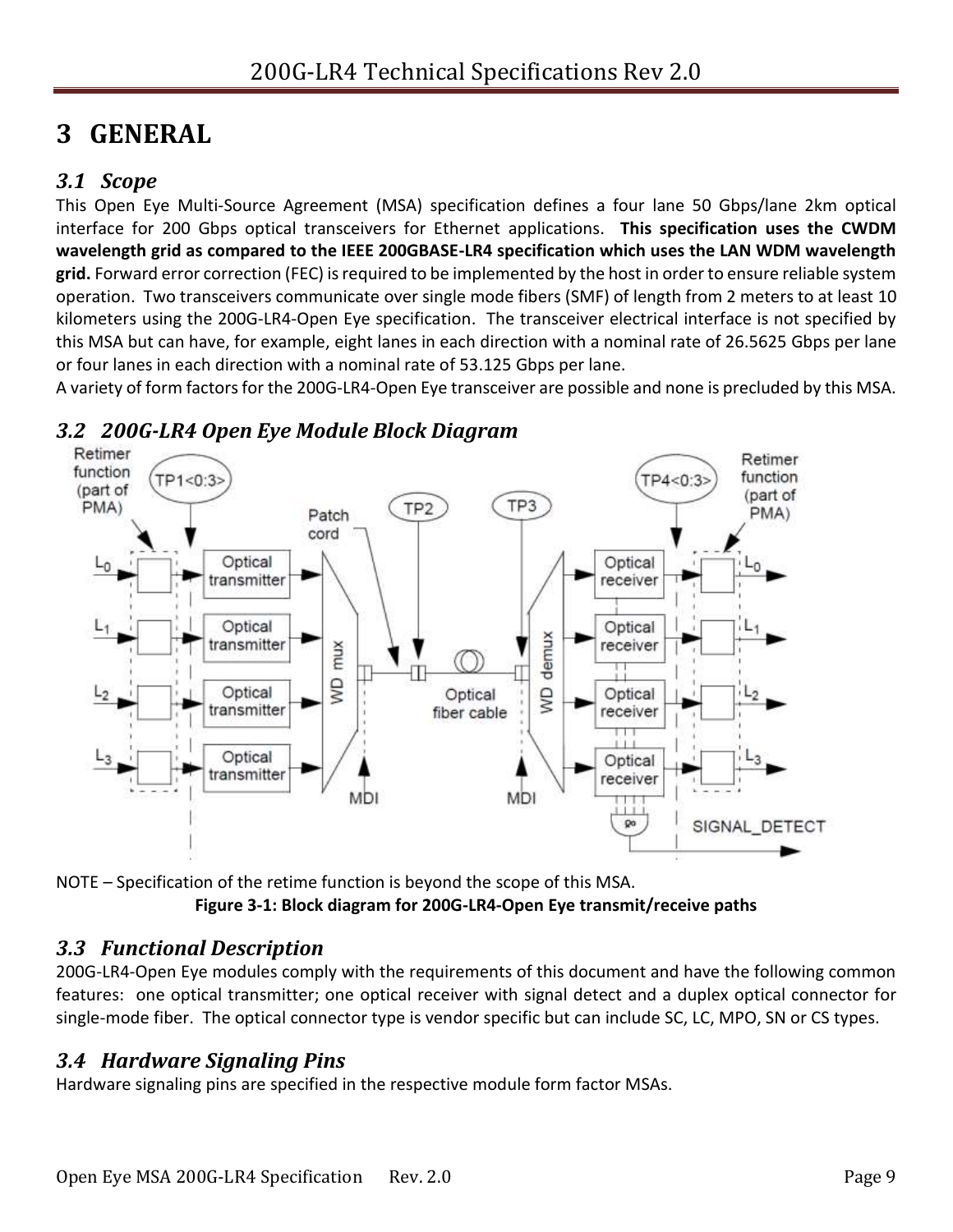#### <span id="page-9-0"></span>*3.5 Module Management Interface*

The contents of the various ID registers shall comply with the requirements of the module MSA and the respective standards.

#### <span id="page-9-1"></span>*3.6 FEC Requirements*

The host system is required to enable RS(544,514) FEC ("KP4 FEC") in accordance with clause 119 of IEEE Std 802.3-2018™. Operation with other FEC codes is beyond the scope of this MSA.

#### <span id="page-9-2"></span>*3.7 High Speed Electrical Characteristics*

The detailed highspeed electrical characteristics are not defined by this MSA. 50GE modules could be implemented in compliance with applicable electrical interface specifications.

#### <span id="page-9-3"></span>*3.8 Mechanical Dimensions*

Mechanical dimensions are defined in module form factor MSA specifications.

# <span id="page-9-4"></span>**4 200G-LR4-OPEN EYE OPTICAL SPECIFICATIONS**

#### <span id="page-9-5"></span>*4.1 Optical Specifications*

The operating range for the 200G-LR4-Open Eye PMDs is defined in [Table 4-1.](#page-9-6) A compliant PMD operates on single-mode fibers according to the specifications defined in [Table 6-1](#page-29-1) and characteristics in [Table 7-1.](#page-30-6) A PMD that exceeds the required operating range while meeting all other optical specifications is considered compliant (e.g., operating at 12 km meets the operating range requirement of 2 m to 10 km).

| <b>PMD type</b>   | <b>Required operating range</b> |
|-------------------|---------------------------------|
| 200G-LR4-Open Eye | 2 m to 10 km                    |

<span id="page-9-6"></span>During optimization of the transmitter, the aim should be to maximize the mask margin for each of the three inner eyes simultaneously whilst trading off against other parameters within the limits specified.

The following transmitter tests are considered informative:

- 1. VE $C_{\text{det}}$  (covered by eye mask test)
- 2. Vertical Eye Opening (covered by eye mask test)
- 3. Horizontal Eye Opening (covered by eye mask test)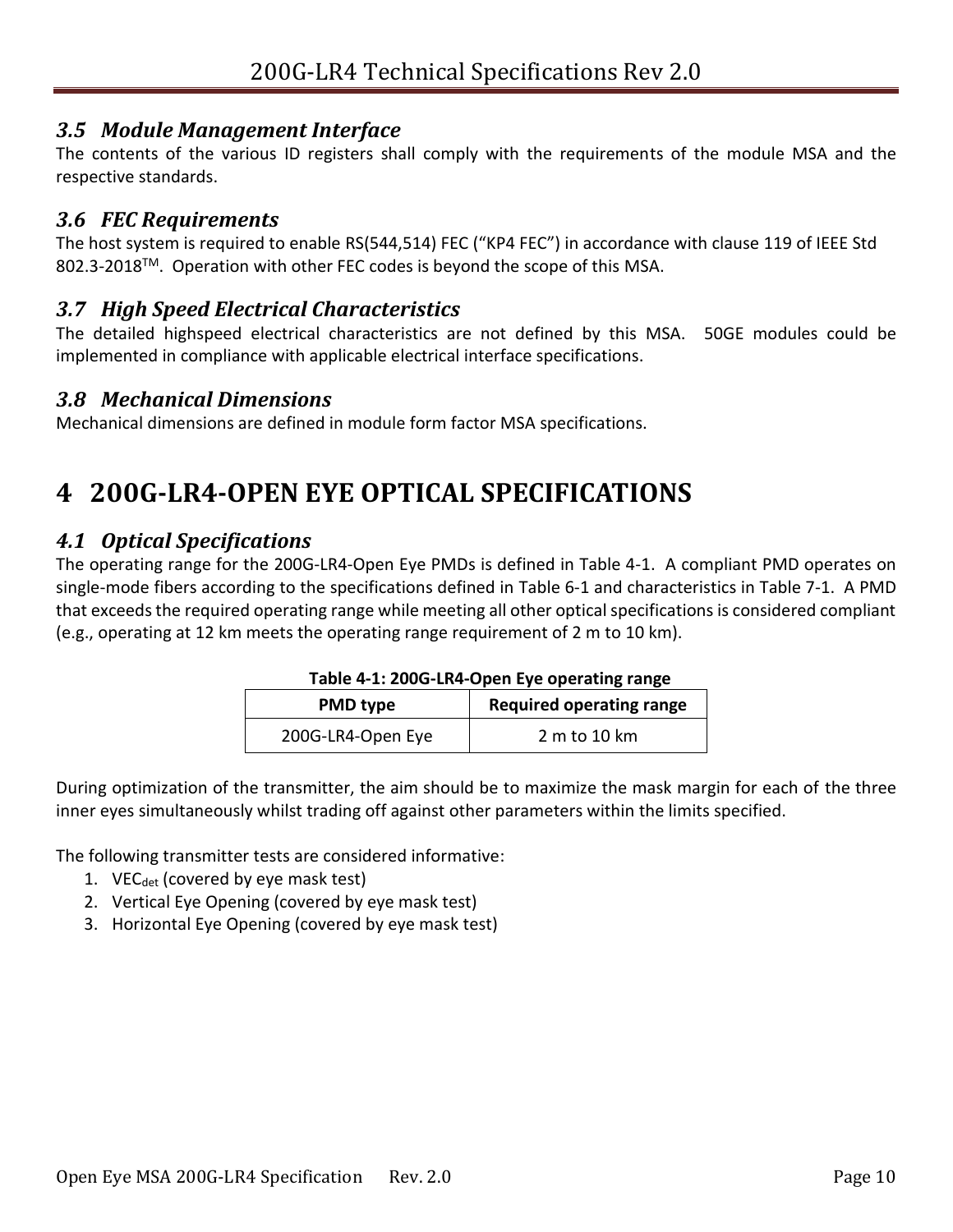#### <span id="page-10-0"></span>**4.1.1 200G-LR4-Open Eye transmitter optical specifications**

The 200G-LR4-Open Eye transmitters shall meet the specifications defined in [Table 4-2.](#page-10-1)

<span id="page-10-1"></span>

| <b>Description</b>                                                                                           | 200GBASE-LR4ª                                                                        | 200G-LR4-<br><b>Open Eye</b>                                                 | Unit                        |
|--------------------------------------------------------------------------------------------------------------|--------------------------------------------------------------------------------------|------------------------------------------------------------------------------|-----------------------------|
| PAM4 Signaling rate (fb), (range)                                                                            | 26.5625 ± 100 ppm                                                                    | 26.5625 ± 100 ppm                                                            | GBd                         |
| <b>Modulation format</b>                                                                                     | PAM4                                                                                 | PAM4                                                                         |                             |
| Wavelength (range)                                                                                           | 1294.53 to 1296.59<br>1299.02 to 1301.09<br>1303.54 to 1305.63<br>1308.08 to 1310.19 | 1264.5 to 1277.5<br>1284.5 to 1297.5<br>1304.5 to 1317.5<br>1324.5 to 1337.5 | nm                          |
| Side-mode suppression ratio (SMSR), (min)                                                                    | 30                                                                                   | 30                                                                           | dB                          |
| Total average launch power (max)                                                                             | 11.3                                                                                 | 11.3                                                                         | dBm                         |
| Average launch power (Pav), each lane (max)                                                                  | 5.3                                                                                  | 5.3                                                                          | dBm                         |
| Average launch power (P <sub>av</sub> ), each lane <sup>b</sup> (min)                                        | $-3.4$                                                                               | $-3.4$                                                                       | dBm                         |
| Transmitter optical power each lane (peak-peak) (max)                                                        |                                                                                      | 5.1                                                                          | dBm                         |
| Outer Optical Modulation Amplitude (OMA <sub>outer</sub> ) each lane<br>(max)                                | 5.1                                                                                  | 5.1                                                                          | dBm                         |
| Outer Optical Modulation Amplitude (OMA <sub>outer</sub> ) each lane<br>(min)                                | $-0.4$                                                                               | $-0.4$                                                                       | dBm                         |
| Difference in launch power between any two lanes (OMA <sub>outer</sub> )<br>(max)                            | $\overline{4}$                                                                       | 4                                                                            | dB                          |
| <b>TDECQ</b>                                                                                                 | 3.4                                                                                  | <b>NA</b>                                                                    | dB                          |
| VEC <sub>det</sub> (Vertical Eye Closure, deterministic) <sup>c</sup> (max)                                  |                                                                                      | 3                                                                            | dB                          |
| VEC <sub>stat</sub> (Vertical Eye Closure, statistical) <sup>d</sup> (max)                                   |                                                                                      | 3.4                                                                          | dB                          |
| Vertical Eye Opening (EH <sub>upp</sub> , EH <sub>mid</sub> , EH <sub>low</sub> ) (OMA) <sup>c,d</sup> (min) |                                                                                      | $+/-0.075$                                                                   | <b>OMA</b> <sub>outer</sub> |
| Launch power in OMA <sub>outer</sub> - VEC <sub>stat</sub> (min)                                             |                                                                                      | $-1.7$                                                                       | dBm                         |
| Horizontal Eye Opening (EW <sub>upp</sub> , EW <sub>mid</sub> , EW <sub>low</sub> ) <sup>c</sup> (min)       |                                                                                      | 0.25                                                                         | UI                          |
| DC Balance (max)                                                                                             |                                                                                      | 0.1                                                                          |                             |
| Symbol level symmetry                                                                                        |                                                                                      | 0.90                                                                         |                             |
| Average launch power of OFF transmitter (max)                                                                | $-30$                                                                                | $-30$                                                                        | dBm                         |
| Extinction ratio, each lane (min)                                                                            | 3.5                                                                                  | 3.5                                                                          | dB                          |
| Optical return loss tolerance (max)                                                                          | 15.1                                                                                 | 15.1                                                                         | dB                          |
| Transmitter reflectance <sup>e</sup> (max)                                                                   | $-26$                                                                                | $-26$                                                                        | dB                          |
| RIN <sub>15.1</sub> OMA (max)                                                                                | $-132$                                                                               | $-132$                                                                       | dB/Hz                       |

#### **Table 4-2: 200G-LR4-Open Eye transmit characteristics**

<sup>a</sup>Value provided for reference only, see IEEE 802.3 for current version

bAverage launch power, each lane (min) is informative and not the principal indicator of signal strength. A transmitter with launch power below this value cannot be compliant; however, a value above this does not ensure compliance.

 $c$  Vertical and horizontal Eye Opening must be compliant with the eye mask shown i[n Figure 5-5](#page-23-1)

 $^{\text{d}}$  For specifications using VEC<sub>stat</sub>, any value of VEC<sub>stat</sub> < 1.4dB shall be assigned a value of 1.4dB.

<sup>e</sup> Transmitter reflectance is defined looking into the transmitter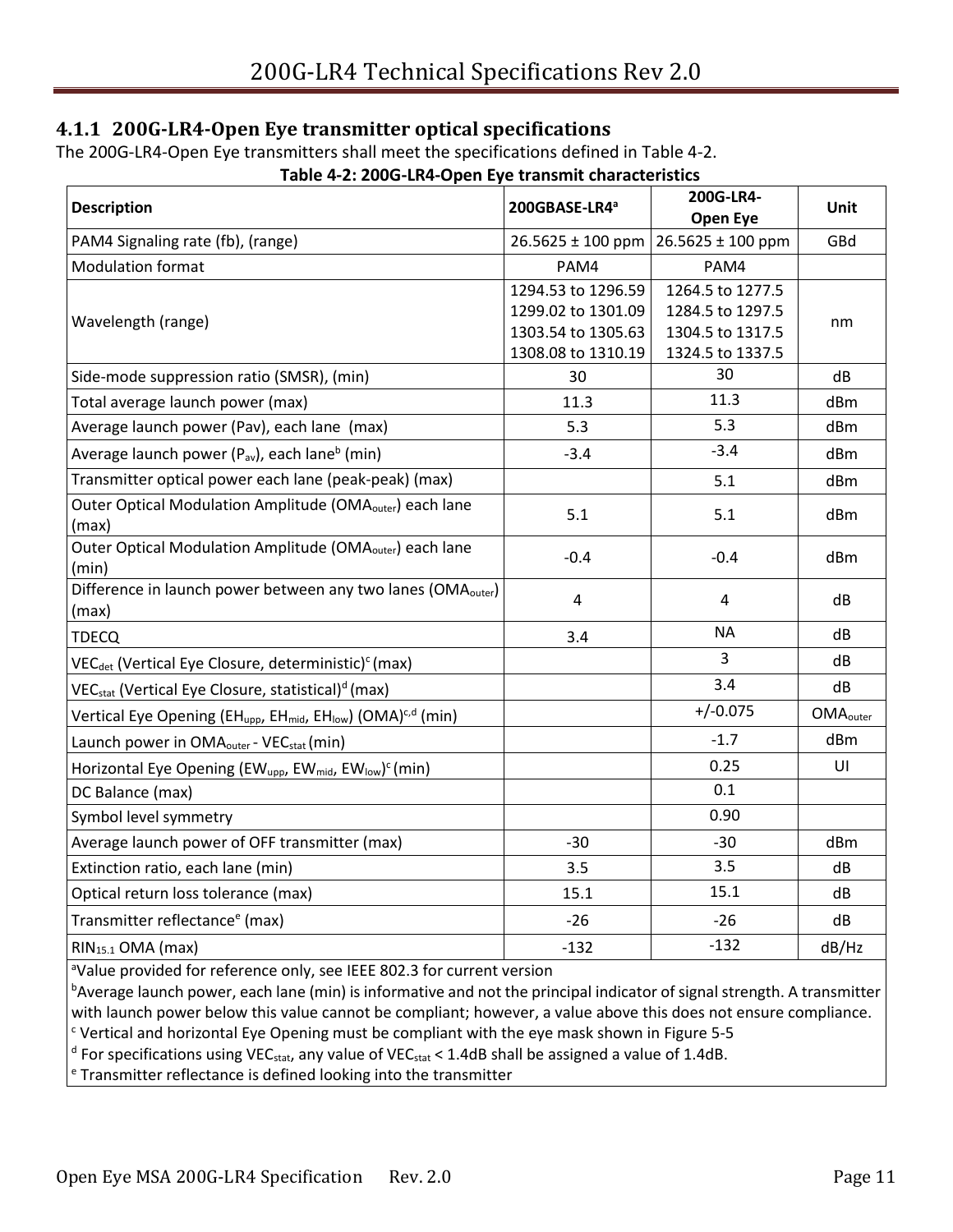#### <span id="page-11-0"></span>**4.1.2 200G-LR4-Open Eye receive optical specifications**

The 200G-LR4-Open Eye receiver shall meet the specifications defined in [Table 4-3.](#page-11-1)

<span id="page-11-1"></span>

| Table 4-3: 200G-LR4-Open Eye receive characteristics                                |                                 |                               |             |  |  |
|-------------------------------------------------------------------------------------|---------------------------------|-------------------------------|-------------|--|--|
| <b>Description</b>                                                                  | 200GBASE-LR4 Value <sup>a</sup> | 200G-LR4-Open Eye             | <b>Unit</b> |  |  |
| Signaling rate (fb), each lane (range)                                              | 26.5625 ± 100 ppm               | $26.5625 \pm 100$ ppm         | GBd         |  |  |
| <b>Modulation format</b>                                                            | PAM4                            | PAM4                          |             |  |  |
|                                                                                     | 1294.53 to 1296.59              | 1264.5 to 1277.5              |             |  |  |
| Wavelength (range)                                                                  | 1299.02 to 1301.09              | 1284.5 to 1297.5              | nm          |  |  |
|                                                                                     | 1303.54 to 1305.63              | 1304.5 to 1317.5              |             |  |  |
|                                                                                     | 1308.08 to 1310.19              | 1324.5 to 1337.5              |             |  |  |
| Damage threshold, (min) <sup>b</sup>                                                | 6.3                             | 6.3                           | dBm         |  |  |
| Average receive power, each lane (max)                                              | 5.3                             | 5.3                           | dBm         |  |  |
| Average receive power, <sup>c</sup> each lane (min)                                 | $-9.7$                          | $-9.7$                        | dBm         |  |  |
| Receive power, (OMA <sub>outer</sub> ) each lane (max)                              | 5.1                             | 5.1                           | dBm         |  |  |
| Difference in receive power between any two lanes<br>(OMA <sub>outer</sub> ) (max)  | 4.2                             | 4.2                           | dB          |  |  |
| Receiver optical power, each lane (peak-peak)                                       |                                 |                               |             |  |  |
| (max)                                                                               |                                 | 5.1                           | dBm         |  |  |
| Receiver reflectance (max)                                                          | $-26$                           | $-26$                         | dB          |  |  |
| Receiver sensitivity (OMA <sub>outer</sub> ) (max)                                  | -7.7 with SECQ of 0.9           | $max(-7.3, VEC_{stat} - 8.7)$ | dBm         |  |  |
| Stressed receiver sensitivity (OMA <sub>outer</sub> ) <sup>d</sup> (max)            | $-5.2$                          | $-5.3$                        | dBm         |  |  |
| Conditions of stressed receiver sensitivity test <sup>e</sup> :                     |                                 |                               |             |  |  |
| Stressed eye closure for PAM4 (SECQ), lane<br>under test                            | 3.4                             |                               | dB          |  |  |
| OMA <sub>outer</sub> of each aggressor lane                                         | $-1$                            | $-1$                          | dBm         |  |  |
| Stressed input Eye Height VEC <sub>stat</sub>                                       | <b>NA</b>                       | 3.4                           | dB          |  |  |
|                                                                                     |                                 |                               |             |  |  |
| <sup>a</sup> Value provided for reference only, see IEEE 802.3 for current version. |                                 |                               |             |  |  |
|                                                                                     |                                 |                               |             |  |  |

<sup>b</sup>The receiver shall be able to tolerate, without damage, continuous exposure to an optical signal having this average power level. The receiver does not have to operate correctly at this input power.

<sup>c</sup>Average receive power, (min) is informative and not the principal indicator of signal strength. A received power below this value cannot be compliant; however, a value above this does not ensure compliance.

<sup>d</sup>Measured with conformance test signal at TP3 (see [5.27\)](#page-25-3) for the BER specified in IEEE Std 802.3cd clause 140.1.1.

<sup>e</sup>These test conditions are for measuring stressed receiver sensitivity. They are not characteristics of the receiver. See [Figure 5-7](#page-26-1)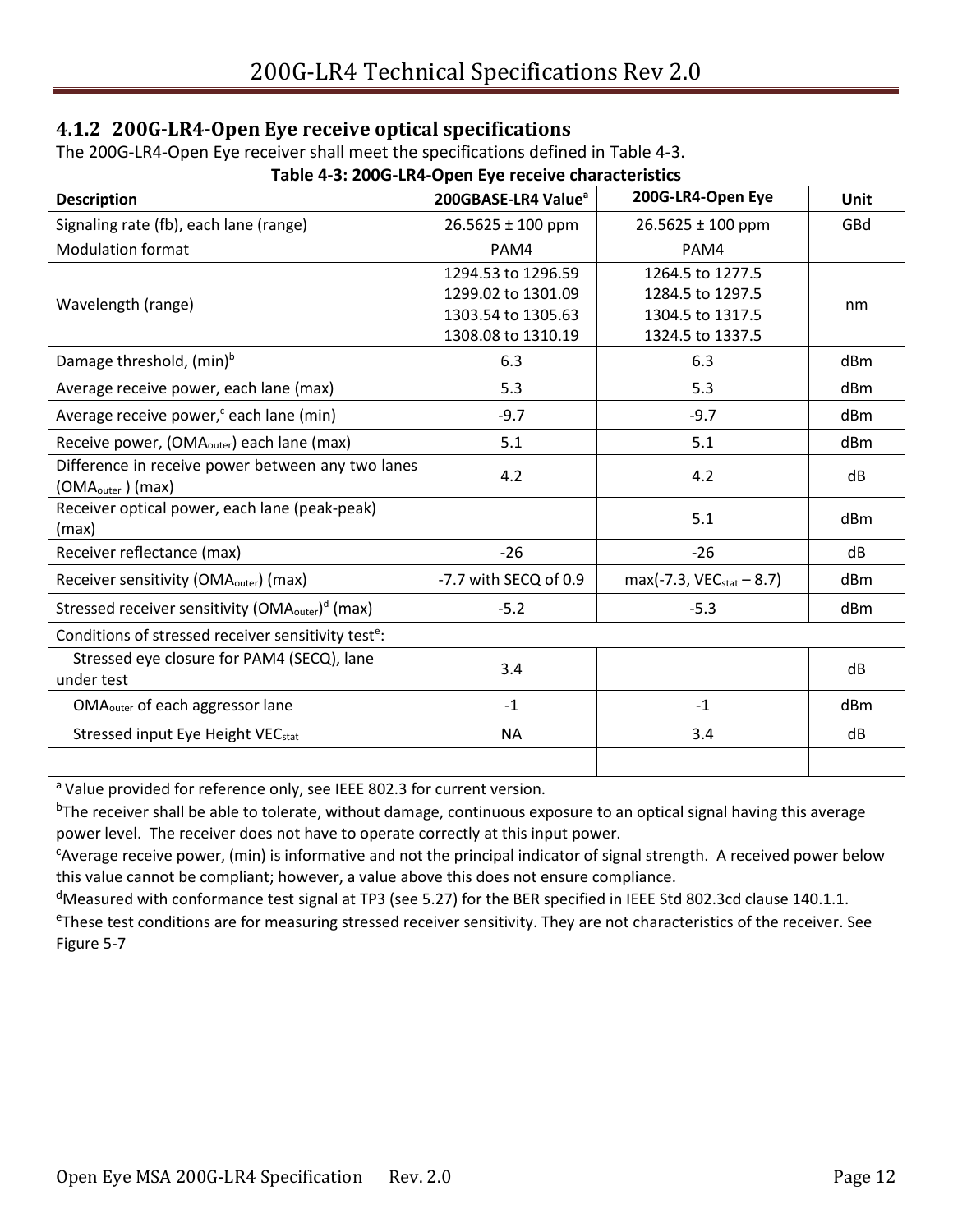#### <span id="page-12-0"></span>**4.1.3 200G-LR4-Open Eye illustrative link power budget**

<span id="page-12-1"></span>An illustrative power budget and penalties for 200G-LR4-Open Eye are shown in [Table 4-4.](#page-12-1)

| <b>Description</b>                                                                                              | 200G-LR4-Open Eye Value | Unit |
|-----------------------------------------------------------------------------------------------------------------|-------------------------|------|
| Power budget                                                                                                    | 10.3                    | dB   |
| Operating distance                                                                                              | 10.0                    | km   |
| Channel insertion loss <sup>a</sup>                                                                             | 6.3                     | dB   |
| Maximum discrete reflectance                                                                                    | See Table 4-5           | dB   |
| Allocation for penalties <sup>b</sup>                                                                           | 4                       | dB   |
| Additional insertion loss allowed                                                                               | 0                       | dB   |
| الرميم الرارات والعارضة الرمائة ومستحدث ومستحدث والمستحدث والمستحدث المستحدث ومستحدث والمستحدث المستحدثات والتت |                         |      |

#### **Table 4-4: 200G-LR4-Open Eye illustrative power budget**

The channel insertion loss is calculated using the maximum distance specified in [Table 4-1](#page-9-6) and cabled optical fiber attenuation of 0.5 dB/km at 1304.5 nm plus an allocation for connection and splice loss given in [7.2.1.](#page-30-3)

<span id="page-12-2"></span><sup>b</sup>Link penalties are used for link budget calculations. They are not requirements and are not meant to be tested.

| Table 4-5: 200G-LR4-Open Eye Maximum value for each discrete reflectance |  |
|--------------------------------------------------------------------------|--|
|--------------------------------------------------------------------------|--|

| <b>Number of discrete</b><br>reflectances above -55 dB | <b>Maximum value for each</b><br>discrete reflectance | Unit |
|--------------------------------------------------------|-------------------------------------------------------|------|
|                                                        | $-22$                                                 | dB   |
|                                                        | $-29$                                                 | dB   |
|                                                        | $-33$                                                 | dB   |
|                                                        | $-35$                                                 | dB   |
|                                                        | $-37$                                                 | dB   |
| 10                                                     | -39                                                   | dB   |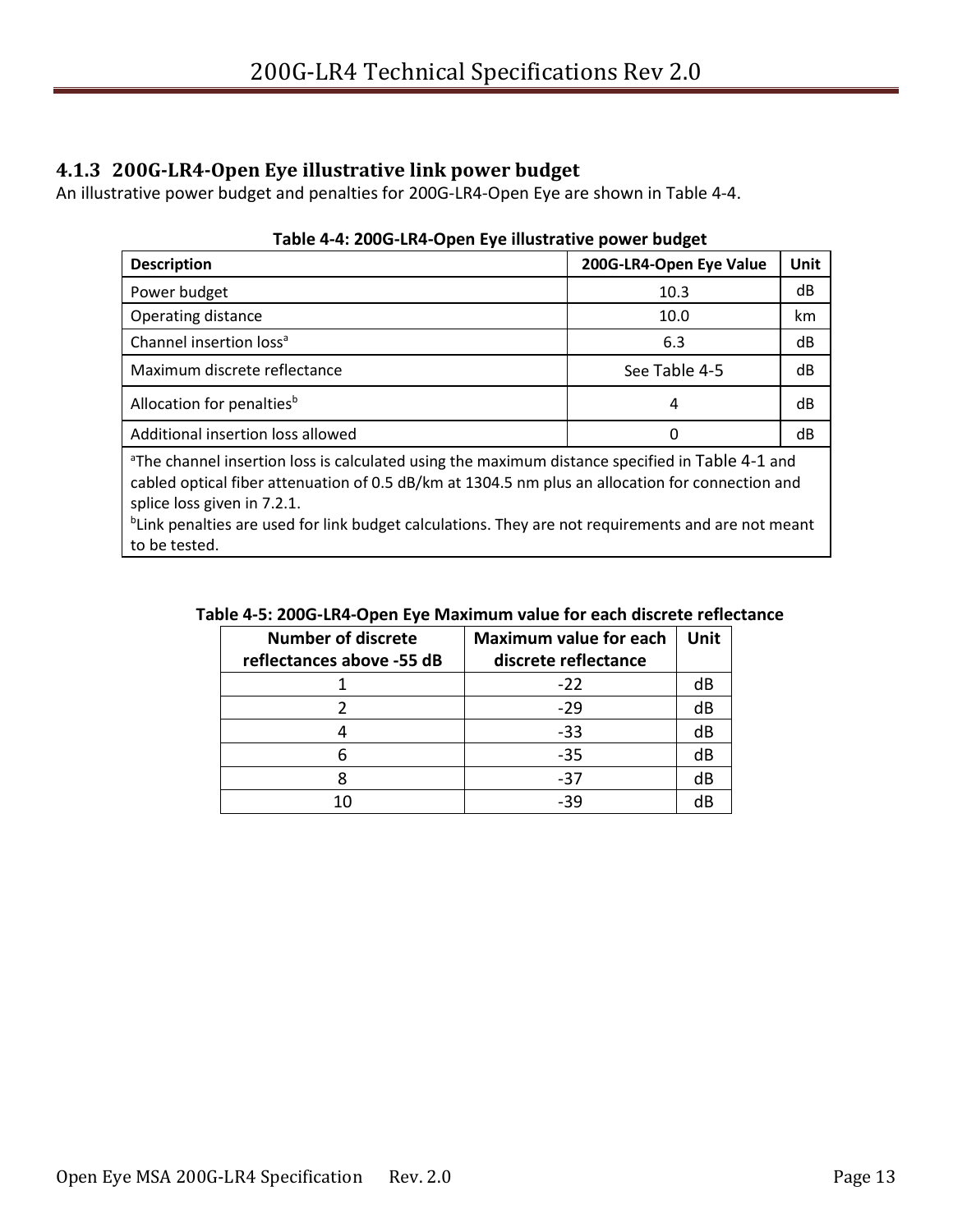## <span id="page-13-0"></span>**5 DEFINITION OF OPTICAL PARAMETERS AND MEASUREMENT METHODS**

All optical measurements shall be made through a short patch cable, between 2 m and 5 m in length, unless otherwise specified.

### <span id="page-13-4"></span><span id="page-13-1"></span>*5.1 Test Patterns for Optical Parameters*

| Lanic J.T. Lest hattering                                                                 |                                  |                         |
|-------------------------------------------------------------------------------------------|----------------------------------|-------------------------|
| <b>Pattern</b>                                                                            | <b>Pattern Description</b>       | Defined in <sup>a</sup> |
| Square wave                                                                               | Square wave (8 threes, 8 zeroes) | 120.5.11.2.4            |
| 3                                                                                         | PRBS31Q                          | 120.5.11.2.2            |
| 4                                                                                         | PRBS13Q                          | 120.5.11.2.1            |
| 5                                                                                         | Scrambled idle encoded by RS-FEC | 119.2.4.9               |
| Scrambled Remote Fault encoded<br>119.2.3.8, 82.2.3.9,<br>5a                              |                                  |                         |
| 117.3, 81.3.4<br>by RS-FEC                                                                |                                  |                         |
| 120.5.11.2.3<br><b>SSPRQ</b><br>6                                                         |                                  |                         |
| <sup>a</sup> These sub-clauses make reference to relevant clauses of IEEE Std 802.3-2018. |                                  |                         |

#### **Table 5-1: Test patterns**

<span id="page-13-5"></span>

| Parameter<br><b>Pattern</b>                                    |                                                           | Reference            |
|----------------------------------------------------------------|-----------------------------------------------------------|----------------------|
| Wavelength                                                     | Square wave, 3, 4, 5, 5a, 6 or valid<br>200GBASE-R signal | 5.4                  |
| Side mode suppression ratio                                    | 3, 5, 5a, 6 or valid 200GBASE-R signal                    | 140.7.2 <sup>a</sup> |
| Average optical power                                          | 3, 5, 5a, 6 or valid 200GBASE-R signal                    | 5.5                  |
| Optical modulation amplitude (OMA <sub>outer</sub> )           | 4 or 6                                                    | 5.8                  |
| Transmitter test 1: Waveform capture and<br>output eye diagram | 4                                                         | 5.22                 |
| Transmitter test 2: Statistical Eye                            | 3 or 6 or valid 200GBASE-R signal                         | 5.22                 |
| <b>Extinction ratio</b>                                        | 4 or 6                                                    | 5.23                 |
| RIN <sub>17.1</sub> /RIN <sub>15.6</sub> OMA                   | Square-wave                                               | 5.24                 |
| Stressed receiver conformance test signal<br>calibration       | 6                                                         | 5.27                 |
| Receiver sensitivity                                           | 3, 5 or 5a                                                | 5.26                 |
| Stressed receiver sensitivity                                  | 3, 5 or 5a                                                | 5.27                 |
| <sup>a</sup> IEEE Std 802.3cd.                                 |                                                           |                      |

**Table 5-2: Test pattern definitions and related subclauses**

#### <span id="page-13-2"></span>*5.2 Inter-Eye Skew*

The Inter-eye Skew is defined in [Table 4-2.](#page-10-1) It is the maximum time difference between T<sub>mid,mid</sub> and T<sub>mid,upp</sub> or Tmid,low. (See [Figure 5-5\)](#page-23-1)

#### <span id="page-13-3"></span>*5.3 Skew Variation*

Skew variation is specified in IEEE Std 802.3 2018 clause 122.3.2.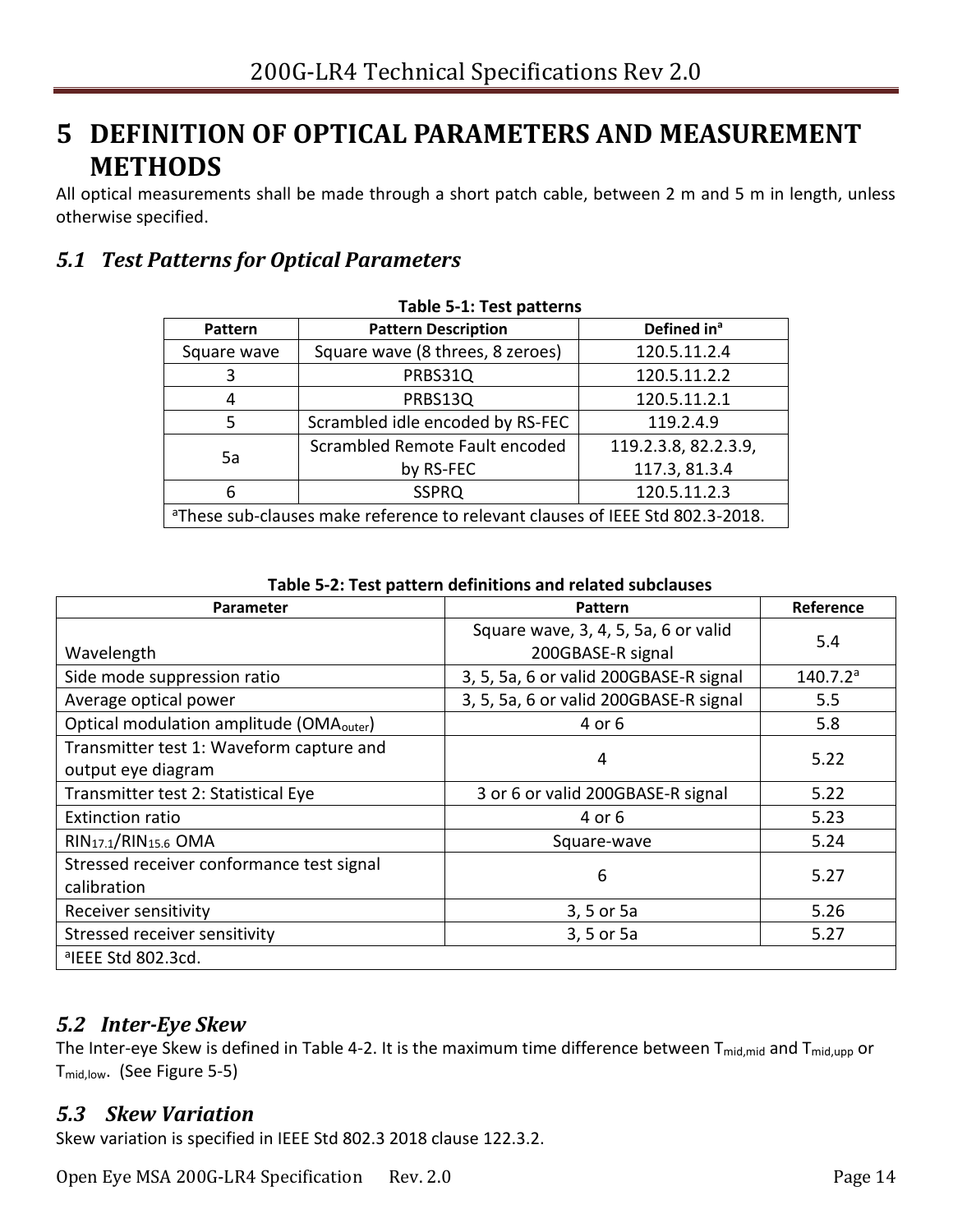### <span id="page-14-0"></span>*5.4 Wavelength*

The wavelength and SMSR shall be within the range given in [Table 4-2](#page-10-1) if measured per IEC 61280-1-3. The transmitter is modulated using the test pattern defined in [Table 5-2.](#page-13-5)

### <span id="page-14-1"></span>*5.5 Average Optical Power (Pav)*

The average optical power shall be within the limits given in [Table 4-2](#page-10-1) if measured using the methods given in IEC 61280-1-1. The average optical power is measured using the test pattern defined in [Table 5-2,](#page-13-5) per the test setup in IEEE Std 802.3-2018 Figure 53-6.

### <span id="page-14-2"></span>*5.6 P3 Level*

For Transmitter Test 1, the P3 Level is defined as the as the power measured over the central 2 UI of a run of 7 threes as shown in [Figure 5-1](#page-14-4)



**Figure 5-1: P3 Level Measurement** 

### <span id="page-14-4"></span><span id="page-14-3"></span>*5.7 P0 Level*

For Transmitter Test 1, the P0 Level is defined as the power measured over the central 2 UI of a run of 6 zeros as shown in [Figure 5-2.](#page-15-4)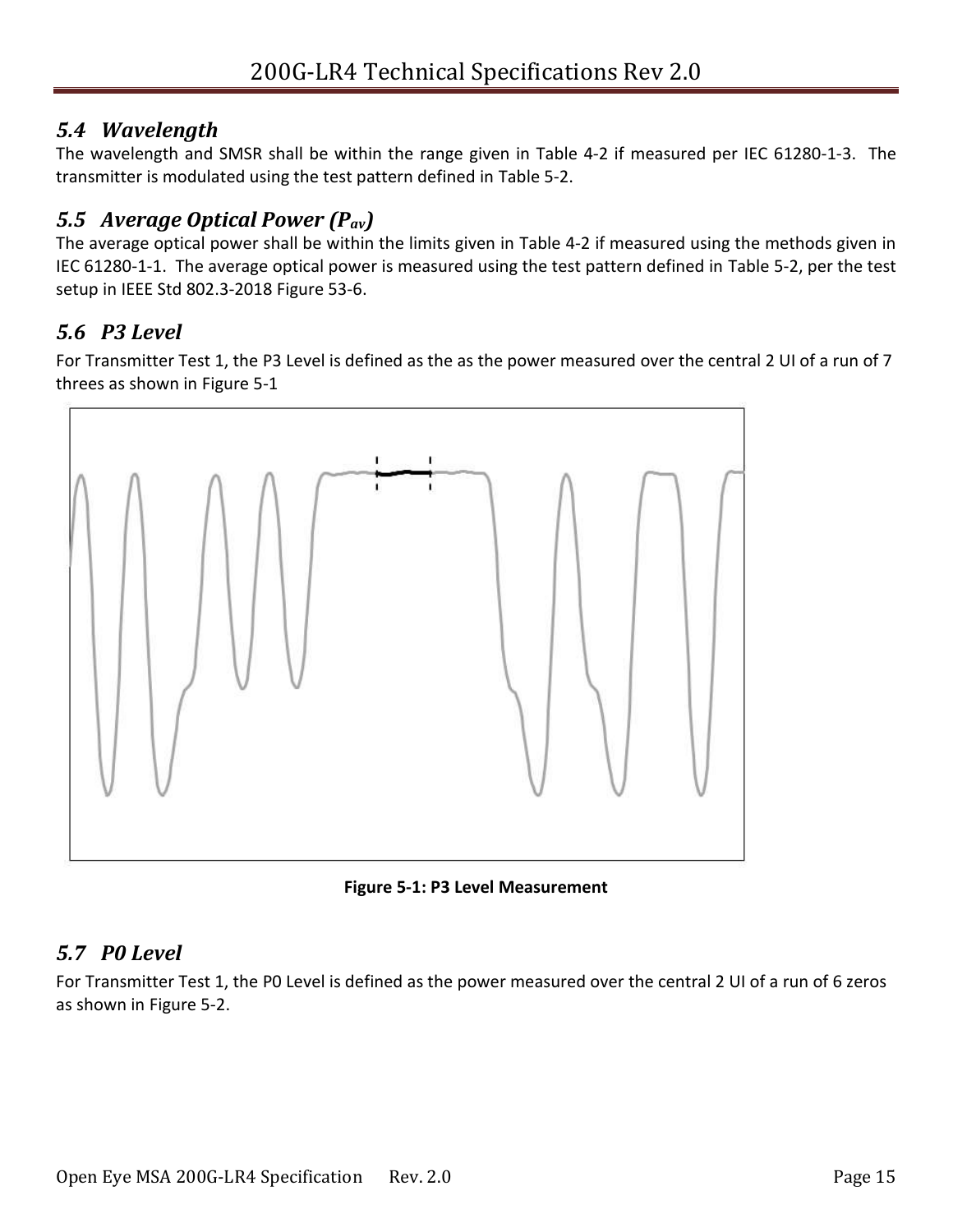

**Figure 5-2: P0 Level Measurement** 

#### <span id="page-15-4"></span><span id="page-15-0"></span>*5.8 Optical Modulation Amplitude (OMAouter)*

OMAouter is calculated as (following IEEE Std 802.3 clause 122.8.4.)

$$
OMA_{outer} = P_3 - P_0
$$

### <span id="page-15-1"></span>*5.9 Transmitter optical power (peak-peak)*

Transmitter optical power (peak-peak) is measured as the outer envelope of the optical signal with a fourth-order Bessel Thomson filter response with a 3 dBe bandwidth of approximately 0.75\*baud rate. The average waveform should be scanned to find the maximum and minimum power levels including overshoots and undershoots.

#### <span id="page-15-2"></span>*5.10 Lower Threshold*

The Lower Threshold is calculated as

Lower Threshold = 
$$
P_{av} - \frac{OMA_{outer}}{3}
$$

### <span id="page-15-3"></span>*5.11 Middle Threshold*

The Middle Threshold is calculated as

$$
Middle\ Threshold = P_{av}
$$

Open Eye MSA 200G-LR4 Specification Rev. 2.0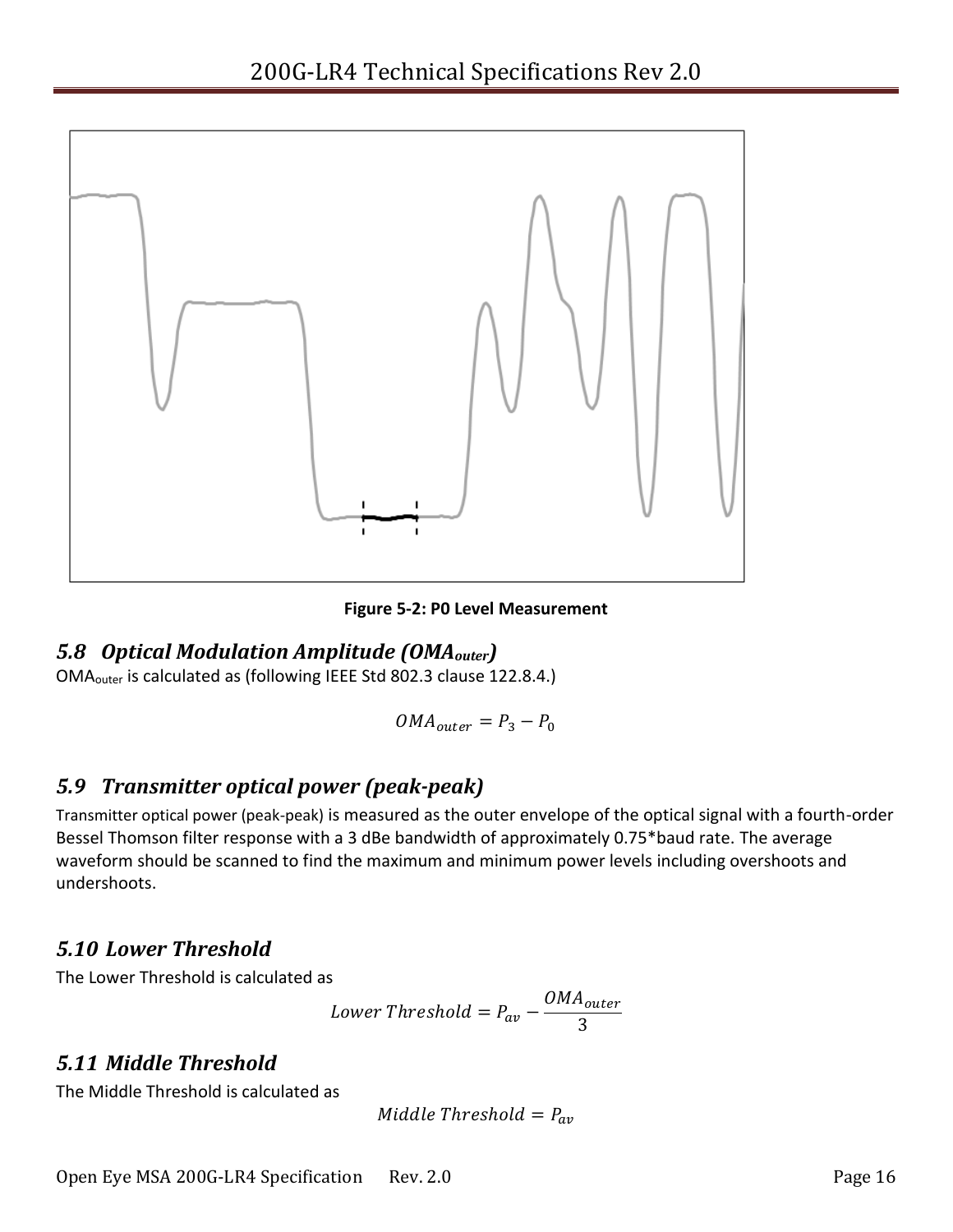### <span id="page-16-0"></span>*5.12 Upper Threshold*

The Upper Threshold is calculated as

Upper Threshold = 
$$
P_{av} + \frac{OMA_{outer}}{3}
$$

### <span id="page-16-1"></span>*5.13 UImid*

The mean of the average power crossing time is used to calculate the 0 UI time. UI<sub>mid</sub> is 0.5 UI after 0 UI.

### <span id="page-16-2"></span>*5.14 Middle Eye Center*

Determine the time position associated with the midpoint of the horizontal eye width based on the zero hit crossing points at the Middle Threshold power level  $(P_{av})$ . Constrain this time position with respect to the UI<sub>mid</sub> time as per the requirements in [Table 5-3.](#page-23-0) The constrained time position is defined as  $T_{mid, mid}$  (see Figure [5-4\)](#page-22-0). This is the Middle Eye Center time position.

Determine the power level value associated with the mid-point of the middle eye vertical eye height based on the zero hit points measured at the Middle Eye Center time position. Constrain this power level value to be within the requirements of [Table 5-3.](#page-23-0) This is the Middle Eye Center amplitude value.

The mask shape for the middle eye is centered on the Middle Eye Center. The mask shape position can be optimized within the constraints defined in [Table 5-3](#page-23-0) with respect to UI<sub>mid</sub> and the Middle Threshold power level.

### <span id="page-16-3"></span>*5.15 Lower Eye Center*

Determine the time position associated with the midpoint of the horizontal eye width based on the zero hit crossing points at the Lower Threshold power level. Constrain this time position to be within the Inter-eye Skew (max) specified in [Table 5-3](#page-23-0) of the Middle Eye Center time position. The constrained time position is defined as  $T_{mid,low}$  (see [Figure 5-4\)](#page-22-0). This is the Lower Eye Center time position.

Determine the power level value associated with the mid-point of the lower eye vertical eye height based on the zero hit points measured at the Lower Eye Center time position. Constrain this power level value to be within the requirements of [Table 5-3.](#page-23-0) This is the Lower Eye Center amplitude value.

The mask shape for the lower eye is centered on the Lower Eye Center.

## <span id="page-16-4"></span>*5.16 Upper Eye Center*

Determine the time position associated with the midpoint of the horizontal eye width based on the zero hit crossing points at the Upper Threshold power level. Constrain this time position to be within the Inter-eye Skew (max) specified in [Table 5-3](#page-23-0) of the Middle Eye Center time position. The constrained time position is defined as  $T_{mid,upp}$  (se[e Figure 5-4\)](#page-22-0). This is the Upper Eye Center time position.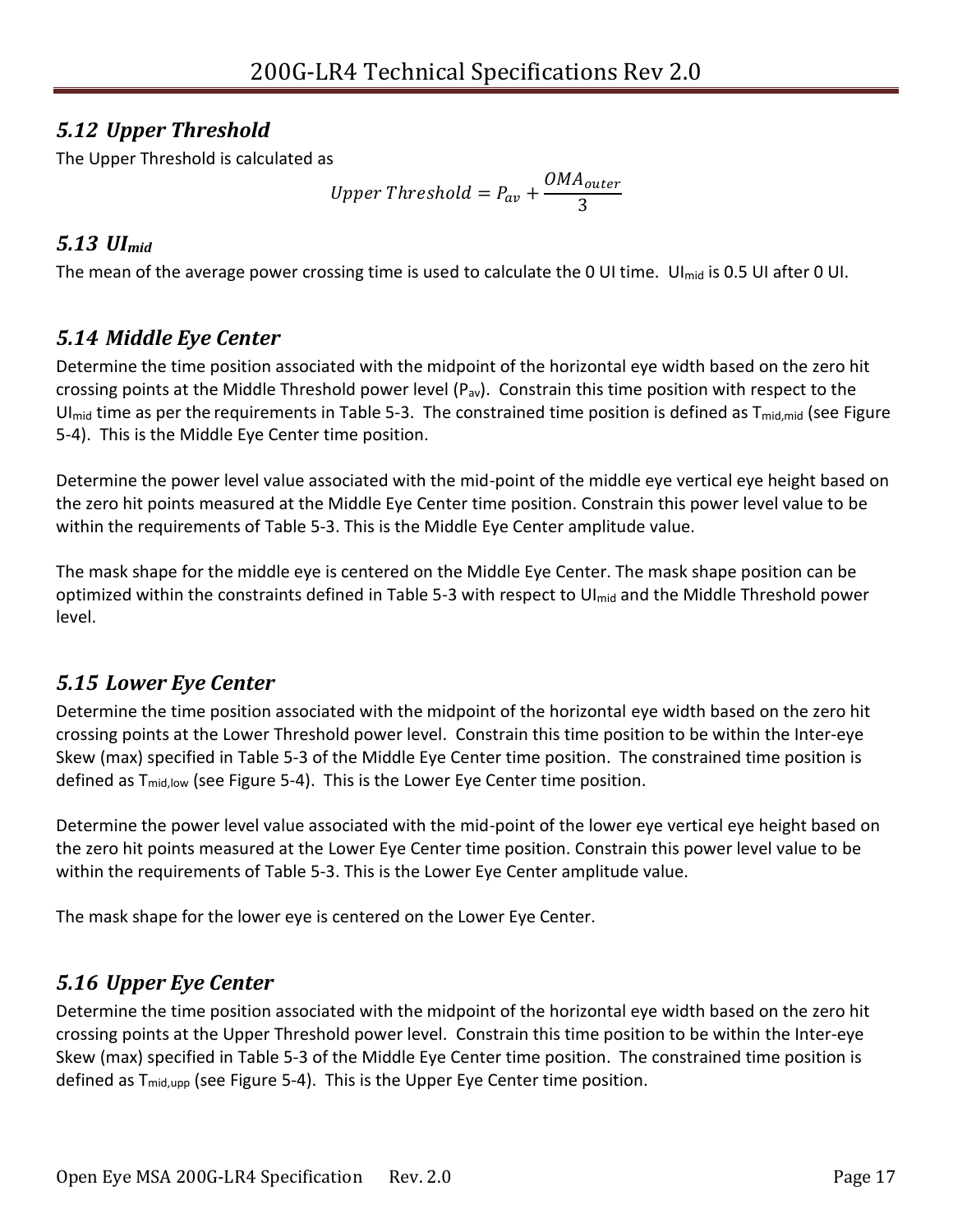Determine the power level value associated with the mid-point of the upper eye vertical eye height based on the zero hit points measured at the Upper Eye Center time position. Constrain this power level value to be within the requirements of [Table 5-3.](#page-23-0) This is the Upper Eye Center amplitude value.

The mask shape for the lower eye is centered on the Upper Eye Center.

#### <span id="page-17-0"></span>*5.17 P3\_mean, P2\_mean, P1\_mean, P0\_mean*

These levels are calculated using the levels determined from by histograms from a 0.05 UI wide window centered on the Middle Eye Center. The peak of the histogram is used to determine the value for each level.

### <span id="page-17-1"></span>*5.18 DC Balance*

DC Balance is a measure of level symmetry about the mid-power level and is referenced to the OMA<sub>outer</sub>. This is to minimize contributions to DC wander. DC Balance is calculated using the levels determined from by histograms from a 0.05 UI wide window centered on the Middle Eye Center.

$$
DC \, Balance = \frac{P_{0\_mean} + P_{1\_mean} + P_{2\_mean} + P_{3\_mean} - 4P_{av}}{P_{3\_mean} - P_{0\_mean}}
$$

#### <span id="page-17-2"></span>*5.19 Symbol Level Symmetry*

Symbol Level Symmetry is a measure of how even the four levels are distributed in amplitude. Symbol Level Symmetry is an indicator of the penalty caused by uneven PAM4 levels and is calculated using the levels determined from by histograms from a 0.05 UI wide window centered on the Middle Eye Center.

$$
Symbol \ Level \ Symmetry = \frac{3 \cdot \min (P_{3\_mean} - P_{2\_mean}, P_{2\_mean} - P_{1\_mean}, P_{1\_mean} - P_{0\_mean})}{(P_{3\_mean} - P_{0\_mean})}
$$

#### <span id="page-17-3"></span>*5.20 EHlow, EHmid, EHupp*

 $EH_{low}$ , EH<sub>mid</sub> and EH<sub>upp</sub> are the inner eye heights associated with the lower, middle and upper eyes respectively. They are calculated using histograms from a 0.05 UI window centered on the Middle Eye Center. (See [Figure](#page-22-0)  [5-4\)](#page-22-0)

#### <span id="page-17-4"></span>*5.21 EWlow, EWmid, EWupp*

EWlow, EWmid and EWupp are the inner eye widths associated with the lower, middle and upper eyes respectively. These are measured at Lower Eye Center, Middle Eye Center and Upper Eye Center points. (See [Figure 5-4\)](#page-22-0)

#### <span id="page-17-6"></span><span id="page-17-5"></span>*5.22 Transmitter Eye and VEC Measurements*

Open Eye MSA 200G-LR4 Specification Rev. 2.0 Page 18 Two transmitter tests are performed to ensure compliance to the performance defined in [Table 4-2.](#page-10-1) The test set up shown in [Figure 5-3](#page-18-1) is used for both Transmitter Test 1 and Transmitter Test 2. The purpose of Transmitter Test 1 is to ensure the eye has good low ISI over the mid and upper frequency ranges and that the eye is centered. An eye mask test is performed during transmitter test 1 and no mask violations are allowed.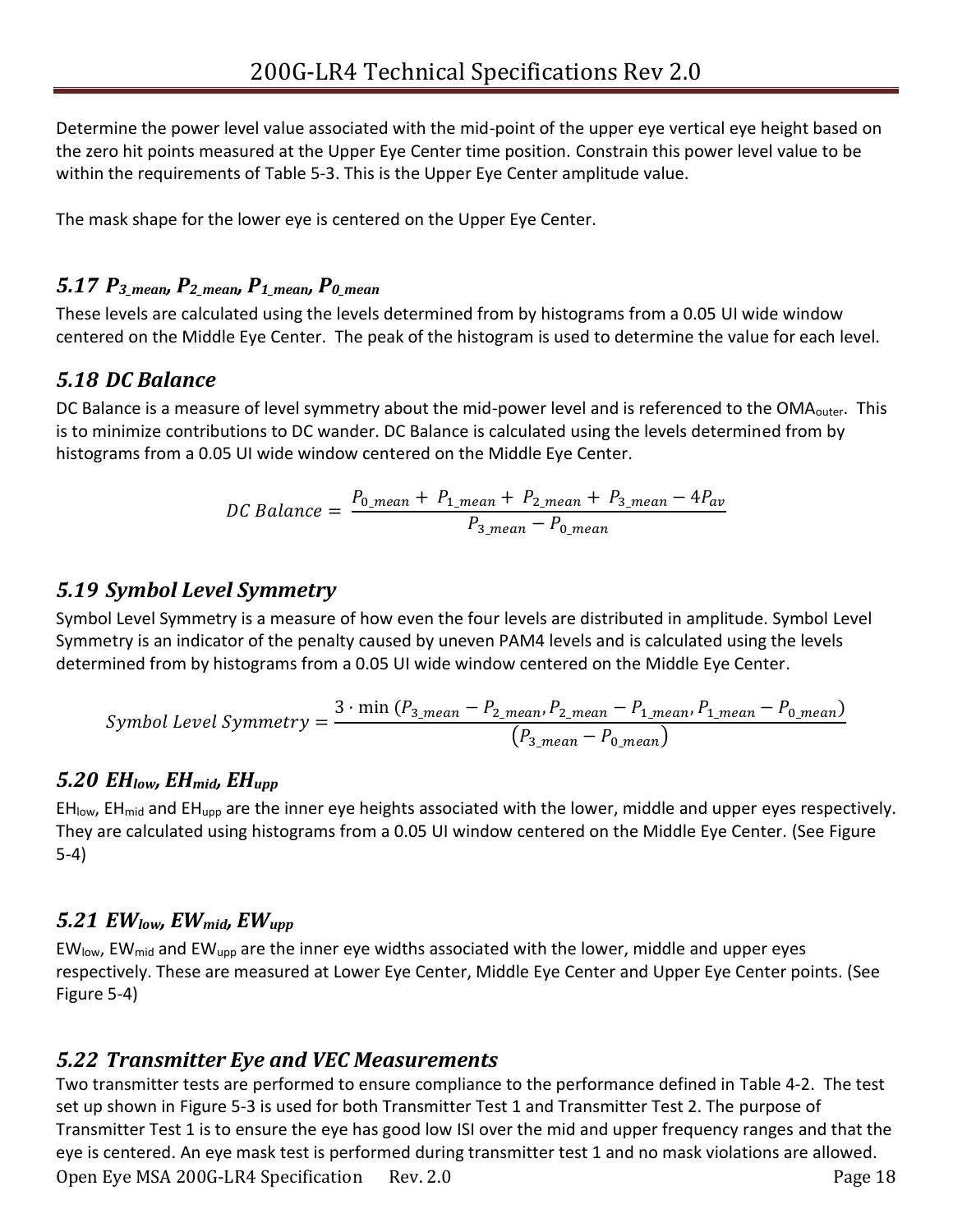The eye mask is not a hit ratio mask. Transmitter Test 2 uses a longer pattern to cover the full frequency range and fully characterize the transmitter using a statistical measurement.

The signal at TP2 is used to measure Eye Width (EW), Eye Height (EH), DC Balance, Symbol Symmetry and Vertical Eye Closure. The measured signal after the reference receiver shall meet the specifications listed in [Table 4-2](#page-10-1), using a test pattern as defined in [Table 5-2](#page-13-5). The definitions of the eye parameters and equations are defined in Section [2.3](#page-6-0)

The test set up for measuring transmitter output Eye Width and Eye Height is illustrated in [Figure 5-3](#page-18-1).



**Figure 5-3: Test set up for 200G-LR4-Open Eye transmitter output**

#### <span id="page-18-1"></span><span id="page-18-0"></span>**5.22.1 Transmitter Test 1: Short pattern deterministic test**

This test is to ensure the transmitter has good mid and high frequency characteristics with low ISI and is centered.

- 1) Set the PPG or host to the correct pattern as defined in [Table 5-2.](#page-13-5) This allows the sampling oscilloscope to use pattern lock.
- 2) Capture the signal at TP2 using the reference receiver as defined in Section [5.25](#page-24-2) with an oscilloscope triggered with a clock from a reference clock recovery unit (CRU) with a first order transfer function with a 3 dB tracking bandwidth of 4 MHz.
	- a. The signal must be captured with a minimum of 16 samples per UI with averaging of 4, or equivalent.
	- b. Every symbol must be overlaid to form the eye diagram.
	- c. The signal should be interpolated to have sample spacing of less than or equal to the eye diagram column width using Sin(x)/x interpolation.
- 3) Measure Transmitter optical power (peak-peak)
- 4) Determine  $T_{mid}$  and OMA<sub>outer</sub>.
- 5) Determine the Middle Eye Center, Lower Eye Center and Upper Eye Center.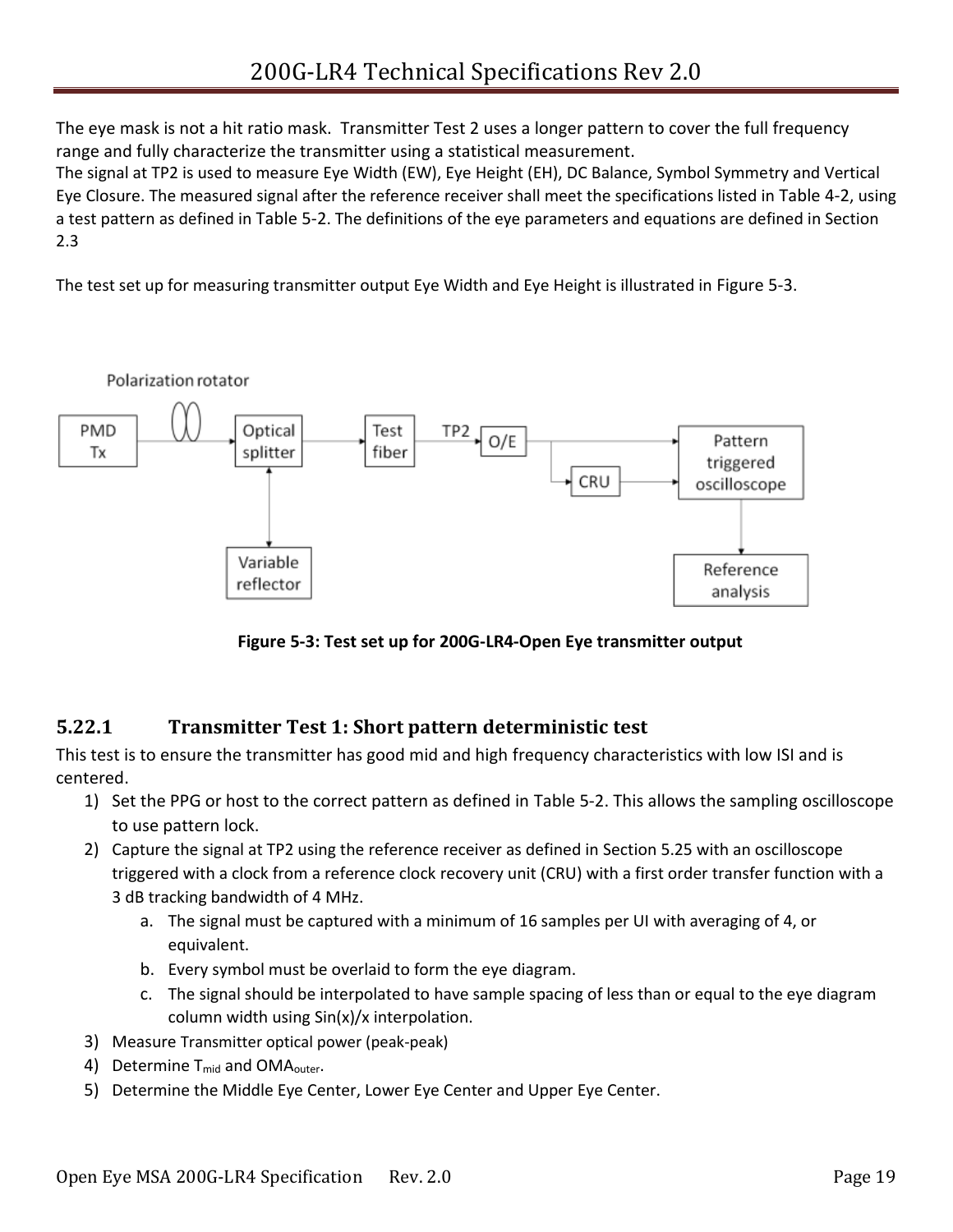- 6) Apply the eye mask. The Middle, Lower and Upper Eye Centers can be optimized with the allowable limits of ±1% OMA<sub>outer</sub> for vertical and ±0.05 UI for horizontal (Middle Eye Center to T<sub>mid</sub>, Lower Eye Center to Middle Eye Center, Upper Eye Center to Middle Eye Center). **No violations of the eye mask are allowed**.
- 7) Measure the P<sub>3\_mean</sub>, P<sub>2\_mean</sub>, P<sub>1\_mean</sub> and P<sub>0\_mean</sub> levels based on the peak of the histograms measured in a 0.05 UI wide vertical window centered on the Middle Eye Center.
- 8) Calculate DC Balance and Symbol Level Symmetry.
- 9) Measure eye height (EH) for each of the inner eyes at their measured Eye Centers and calculate Vertical Eye Closure Deterministic, (VEC<sub>det</sub>).
- 10) Measure eye width (EW) for each of the inner eyes at their measured Eye Centers.

### **5.22.1.1 Vertical Eye Closure Deterministic (VEC det)**

VEC<sub>det</sub> is a measure of the transmitter eye closure penalty based on the averaged pattern used in transmitter test 1. It is calculated using the measured eye heights,  $P_{3_{\text{mean}}}$  and  $P_{0_{\text{mean}}}$  levels.

<span id="page-19-0"></span>
$$
VEC_{det}(dB) = -10 \cdot log_{10}\left(\frac{3 \cdot \min (EH_{upp}, EH_{mid}, EH_{low})}{(P_{3\_mean} - P_{0\_mean})}\right)
$$

#### **5.22.2 Transmitter Test 2: Long pattern statistical test**

This test is to ensure that the transmitter has good performance using a representative usage pattern and to calculate the link penalty associated with the transmitter when transmitting through a worst case optical channel, and measured through an optical to electrical converter and oscilloscope with a combined frequency response of approximately 19.9 GHz (0.75 x Baudrate). The reference receiver may be implemented in software or may be part of the oscilloscope.

- 1) Set the PPG or host to the correct pattern as defined in [Table 5-2.](#page-13-5)
- 2) Capture the eye diagram at TP2 using the reference receiver as defined in Section 3.11.2 with the oscilloscope triggered with a clock from a reference clock recovery unit (CRU) with a first order transfer function with a 3 dB tracking bandwidth of fb/6640.
- 3) Using two histogram windows 0.02 UI wide and spaced at ±0.025 UI, capture sufficient samples to establish the BER curve at 2.4x10<sup>-4</sup>. The outer height boundary of the histogram windows must encompass the full amplitude of the waveform.
- 4) Calculate Vertical Eye Closure statistical (VEC<sub>stat</sub>). The minimum value of VEC<sub>stat</sub> is constrained to be 1.4 dB.

Note: If test flexibility is required, then it is acceptable to have Test 2 stand-alone from Test 1 and to base the initial VEC<sub>stat</sub> measurement on UI<sub>mid</sub> and the Lower, Middle and Upper thresholds and allow optimization with the limits specified in [Table 5-3.](#page-23-0) The OMA should be calculated using PO<sub>\_mean</sub> and P3<sub>\_mean</sub> calculations from the histograms for this test for patterns that cannot be pattern locked. It is expected that a pattern locked measurement will be more accurate.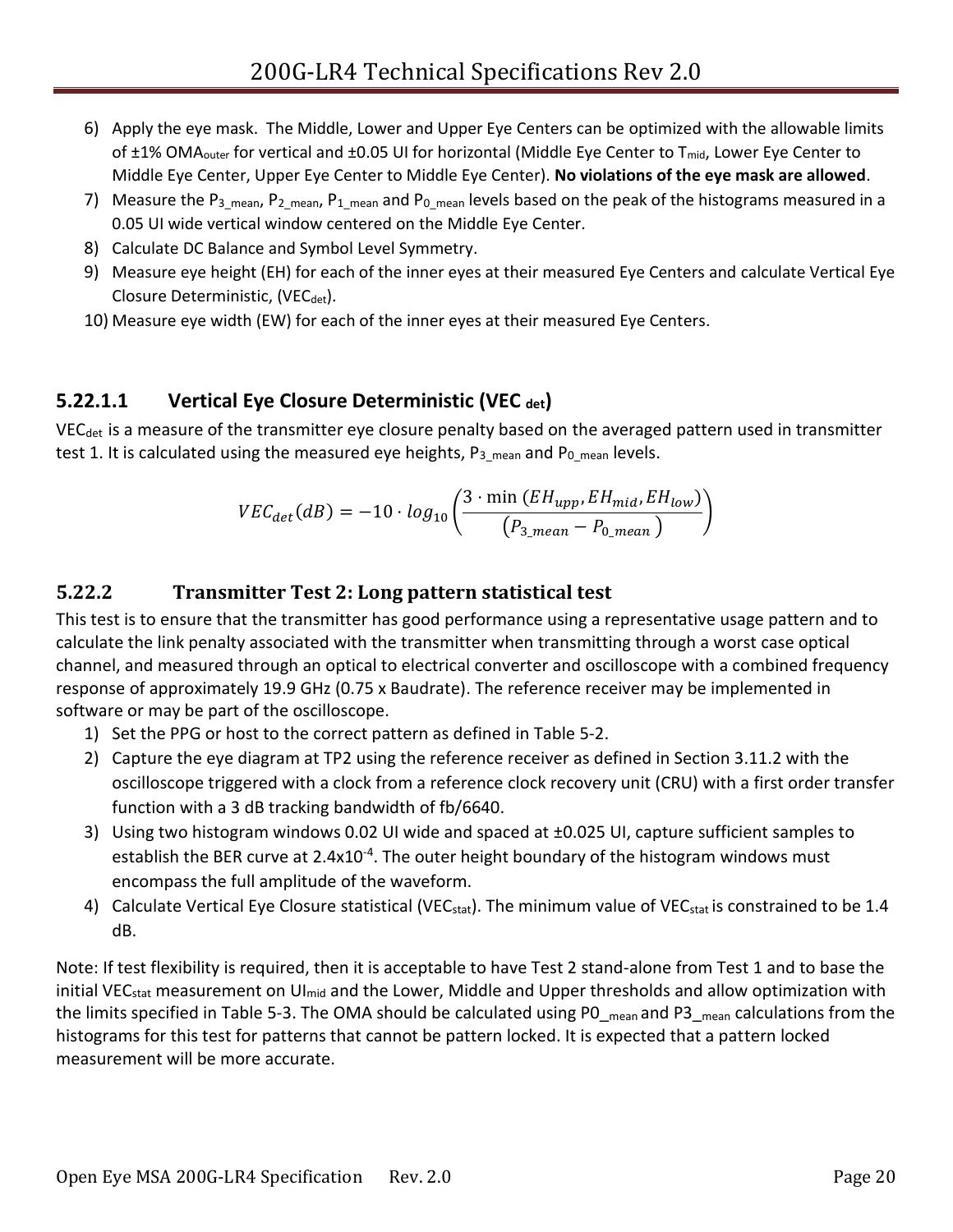#### **5.22.2.1 Vertical Eye Closure Statistical (VEC stat)**

The Vertical Eye Closure Statistical (VEC<sub>stat</sub>) is used to assess the vertical eye closure of the transmitter using a long patter which is representative of the data traffic that the transmitter will pass in normal usage. It is also expected that VEC<sub>stat</sub> can be used to infer the receiver penalty compared to other transmitters. The OMA<sub>outer</sub> of the transmitter signal being tested needs to be kept at a sufficient level to minimize the impact of oscilloscope noise. The oscilloscope noise should be characterized with no input signal. This is defined as  $\sigma_s$ .

Two vertical histograms of 0.02 UI width and located at ± 0.025 UI from the Middle Eye Center are measured through the PAM4 eye diagram. The outer height boundaries of the histograms must be set beyond the extremes of the eye diagram to ensure that all samples within the defined histogram time slices are captured. Each histogram (defined as left and right) should be divided into a suitable number of equally spaced, touching, bins spanning the optical power range sampled. Each bin contains a number of optical power samples, n<sub>i</sub>, captured in the bin range,  $\Delta p$ , with the bin center at p<sub>i</sub>. Each bin is normalized by dividing p<sub>i</sub> by the total number of samples in that histogram.

$$
Normalized Histogram = F(p_i) = \frac{n_i}{N_{histogram}}
$$

$$
\sum_{i} F(p_i) = 1
$$

Convert each normalized histogram (left and right) into three cumulative probability functions,  $\text{CPF}_{\text{Lupp}}$ ,  $\text{CPF}_{\text{Lmid}}$ and CPF<sub>Llow</sub> for the left histogram and CPF<sub>Rupp</sub>, CPF<sub>Rmid</sub> and CPF<sub>Rlow</sub> for the right histogram, centered on each of the Upper Eye Center, Middle Eye Center and Lower Eye Center power levels. The cumulative probability function, CPFLupp, is calculated using:

$$
CPF_{Lupp}(p_i) = \begin{cases} \sum_{p=Upper\,Eye\,Center}^{p_i} & \text{for } p \geq Upper\,Eye\,Center\\ \sum_{p=Upper\,Eye\,Center}^{p=Upper\,Eye\,Center} & \text{for } p < Upper\,Eye\,Center \end{cases}
$$

The other cumulative probability functions are calculated using the appropriate eye center levels and normalized histograms.

To calculate the approximate Symbol Error Rate (SER), a Gaussian noise function needs to be iteratively convolved with the cumulative probability functions to find the SER of 4.8x10<sup>-4</sup> (BER of 2.4x10<sup>-4</sup>). The Gaussian noise function is described as follows:

$$
Noise_{upp}(p_i) = \int_{p_i - \frac{\Delta p}{2}}^{p_i + \frac{\Delta p}{2}} \frac{1}{\sigma_n \sqrt{2\pi}} \cdot e^{-\left(\frac{p - Upper \, Eye \, Center}{\sigma_n \sqrt{2}}\right)^2} dp
$$

Which can be approximated as

Open Eye MSA 200G-LR4 Specification Rev. 2.0 Page 21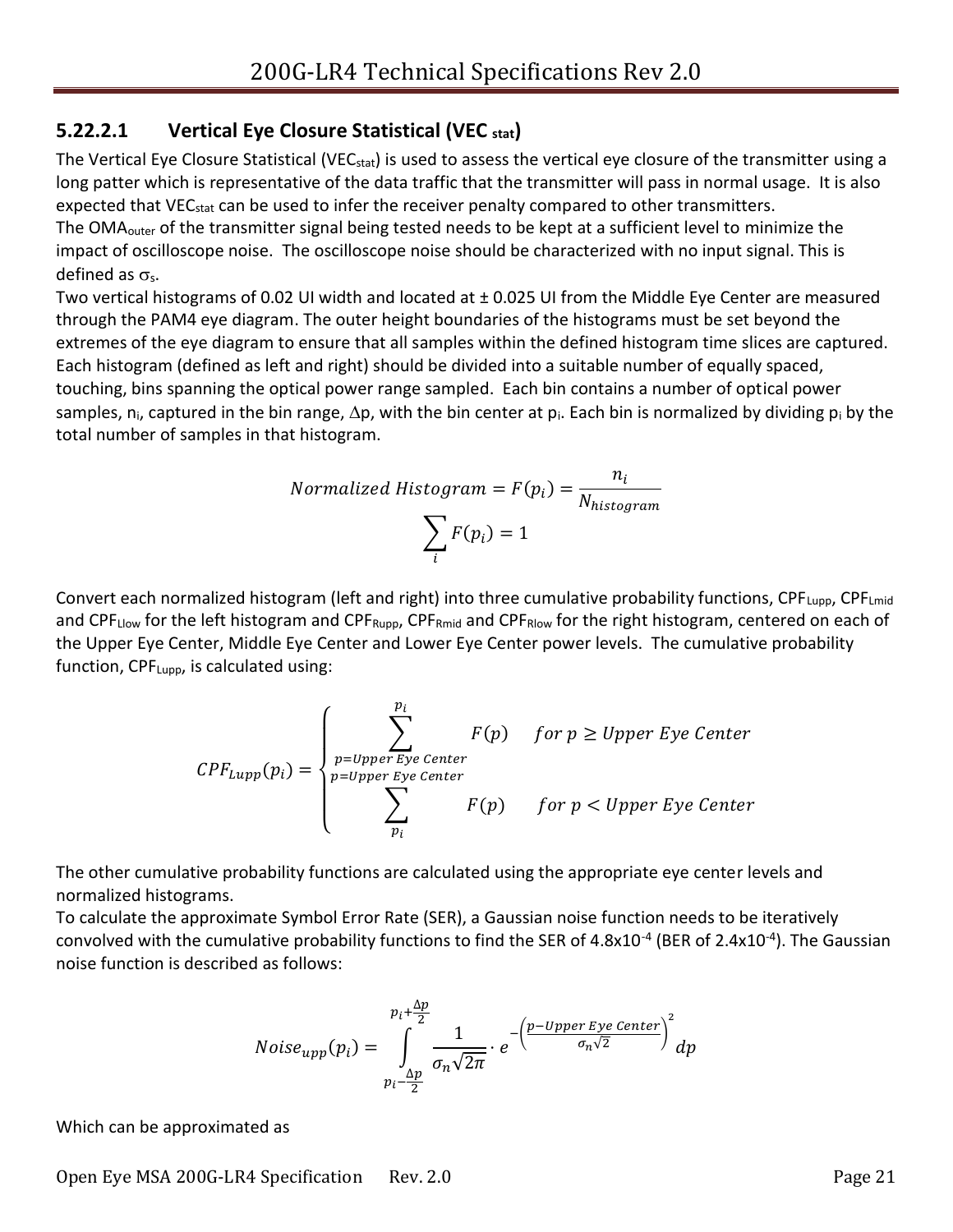$$
Noise_{upp}(p_i) \approx \frac{1}{\sigma_n \sqrt{2\pi}} \cdot e^{-\left(\frac{p-Upper\,Eye\,Center}{\sigma_n \sqrt{2}}\right)^2}.\Delta p
$$

Where  $\sigma_n$  is the RMS value of Gaussian noise function. The equivalent Gaussian nose functions for the middle and lower eye cumulative probability functions are:

$$
Noise_{mid}(p_i) \approx \frac{1}{\sigma_n \sqrt{2\pi}} \cdot e^{-\left(\frac{p - Middle\,Eye\,Center}{\sigma_n \sqrt{2}}\right)^2} \cdot \Delta p
$$
  

$$
Noise_{low}(p_i) \approx \frac{1}{\sqrt{2\pi}} \cdot e^{-\left(\frac{p - Lower\,Eye\,Center}{\sigma_n \sqrt{2}}\right)^2} \cdot \Delta p
$$

 $\sigma_n\sqrt{2\pi}$ 

The SER for the left histogram is calculated using

$$
SER_L = \sum_i CPF_{Lupp}(p_i) \cdot Noise_{upp}(p_i) + \sum_i CPF_{Lmid}(p_i).Noise_{mid}(p_i) + \sum_i CPF_{Llow}(p_i).Noise_{low}(p_i)
$$

The SER for the right histogram is calculated using

$$
SER_R = \sum_i CPF_{Lupp}(p_i) \cdot Noise_{upp}(p_i) + \sum_i CPF_{Lmid}(p_i).Noise_{mid}(p_i) + \sum_i CPF_{Llow}(p_i).Noise_{low}(p_i)
$$

 $\sigma_0$  is increased until either SER<sub>L</sub> or SER<sub>R</sub> reaches the target SER of 4.8x10<sup>-4</sup>. The RMS sum of  $\sigma_0$  and  $\sigma_ s$  is the equivalent RMS noise that could be added to the receiver.

$$
Noise_{total} = \sqrt{\sigma_n^2 + \sigma_s^2}
$$

The Vertical Eye Closure Statistical (VEC<sub>stat</sub>) penalty is calculated using

$$
VEC_{stat}(dB) = 10log_{10}\left(\frac{OMA_{outer}}{6} \cdot \frac{1}{Q \cdot Noise_{total}}\right)
$$

Where Q=3.414 (SNR associated with the BER)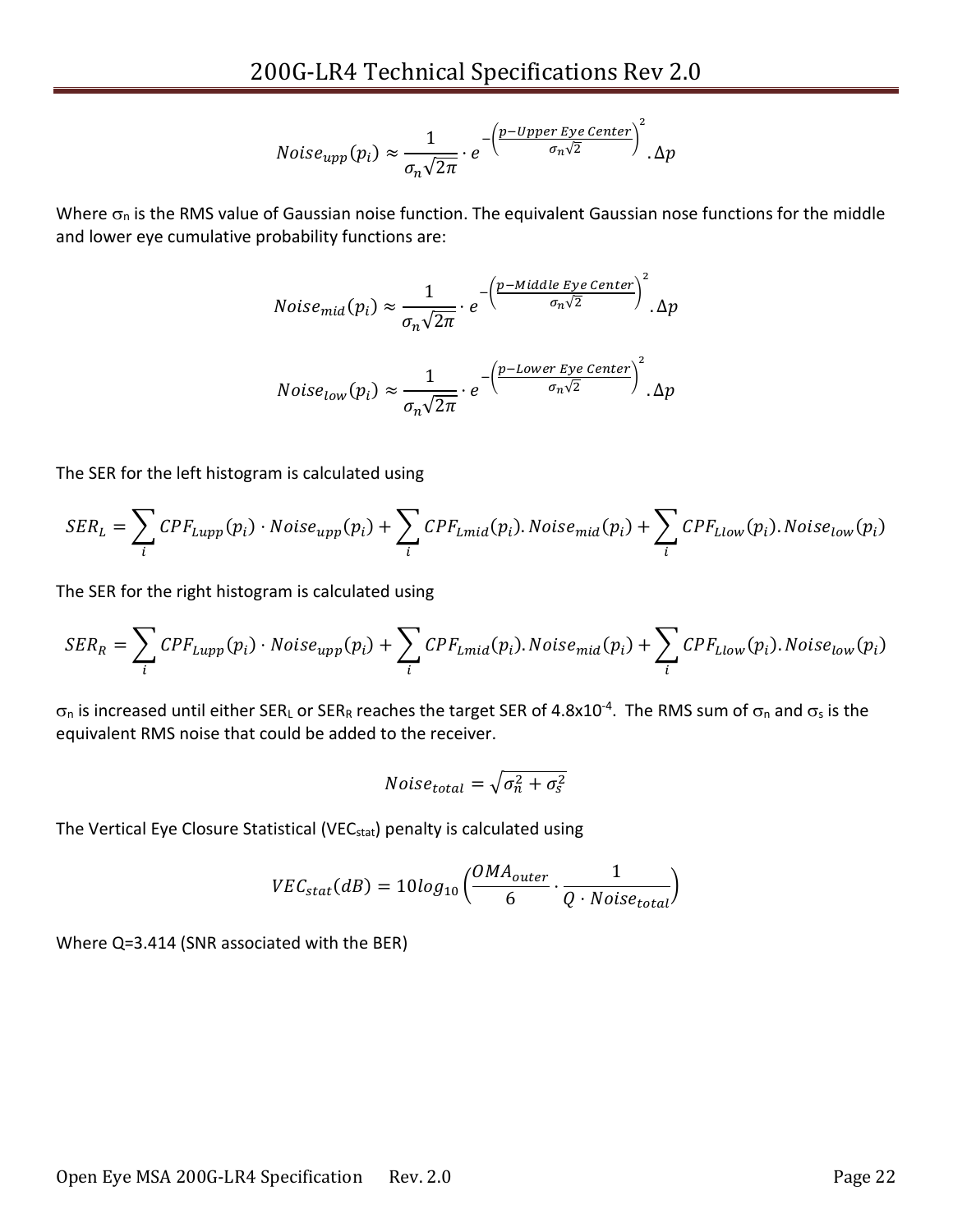## 200G-LR4 Technical Specifications Rev 2.0



<span id="page-22-0"></span>**Figure 5-4: TP2 PAM4 Eye Parameters for 200G-LR4-Open Eye**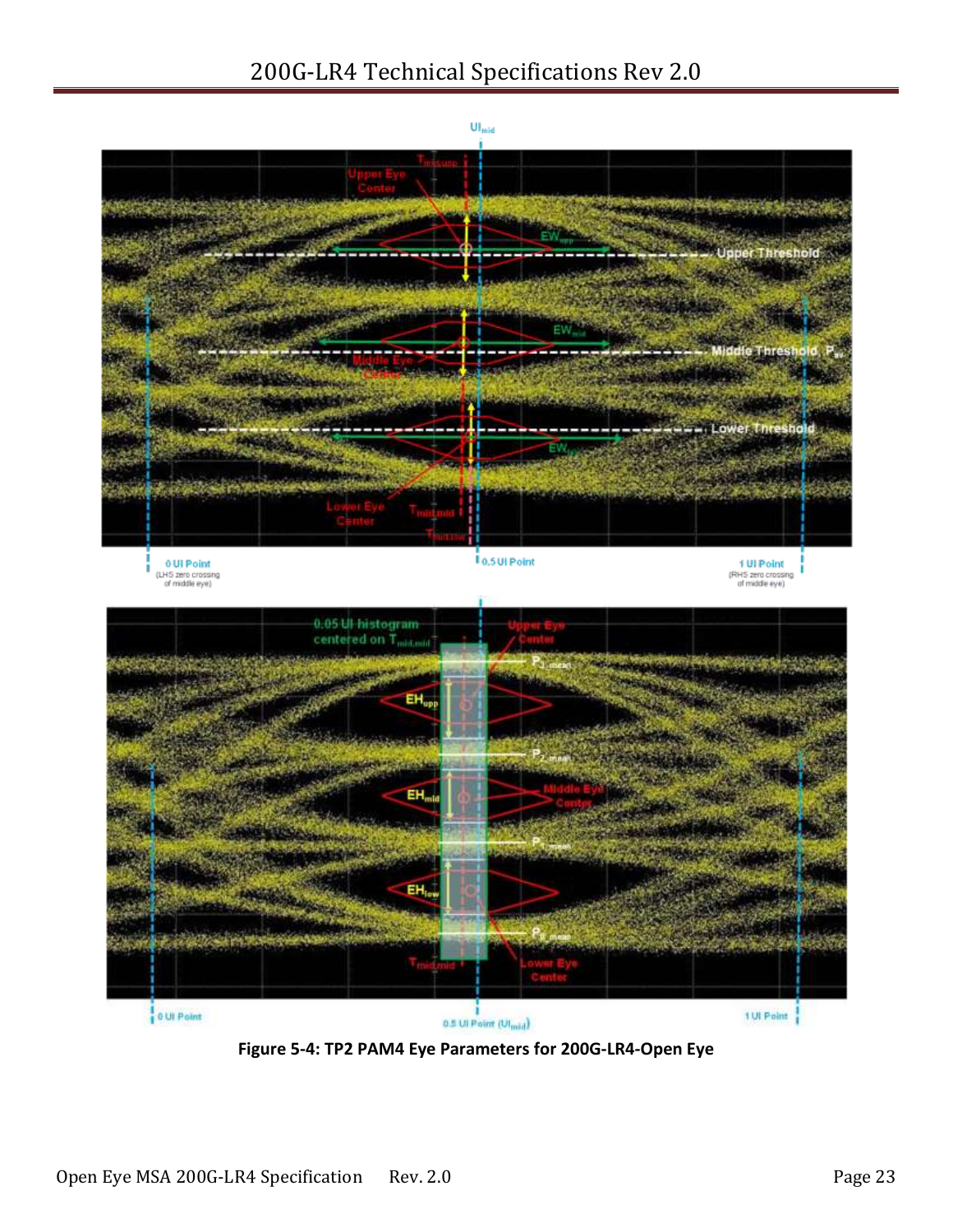200G-LR4 Technical Specifications Rev 2.0



<span id="page-23-1"></span>Note: Upper and lower eye centers can be offset from the Middle Eye Center by no more than the Inter-eye Skew defined in [Table 5-3.](#page-23-0)

**Figure 5-5: Eye Mask for 200G-LR4-Open Eye**

<span id="page-23-0"></span>

| Table 5-5. Lyc Iviash Values IVI 2000-LIN-Open Lyc |                         |                        |  |
|----------------------------------------------------|-------------------------|------------------------|--|
| <b>Description</b>                                 | 200G-LR4-Open Eye Value | Unit                   |  |
| Vertical eye coordinates                           |                         |                        |  |
| Υ1                                                 | 0.075                   |                        |  |
| Y2                                                 | 0.25                    |                        |  |
| Horizontal eye coordinates                         |                         |                        |  |
| X <sub>1</sub>                                     | 0.025                   | UI                     |  |
| X2                                                 | 0.125                   | UI                     |  |
| <b>Eye Center Constraints</b>                      |                         |                        |  |
| Vertical (wrt relevant Threshold level)            | $+/- 2$                 | % OMA <sub>outer</sub> |  |
| Horizontal                                         |                         |                        |  |
| Middle Eye Center (wrt Ul <sub>mid</sub> )         | $+/- 0.025$             | UI                     |  |
| Upper Eye Center, Lower Eye Center                 | $+/- 0.025$             | UI                     |  |
| (wrtMiddle Eye Center)                             |                         |                        |  |

**Table 5-3: Eye Mask Values for 200G-LR4-Open Eye**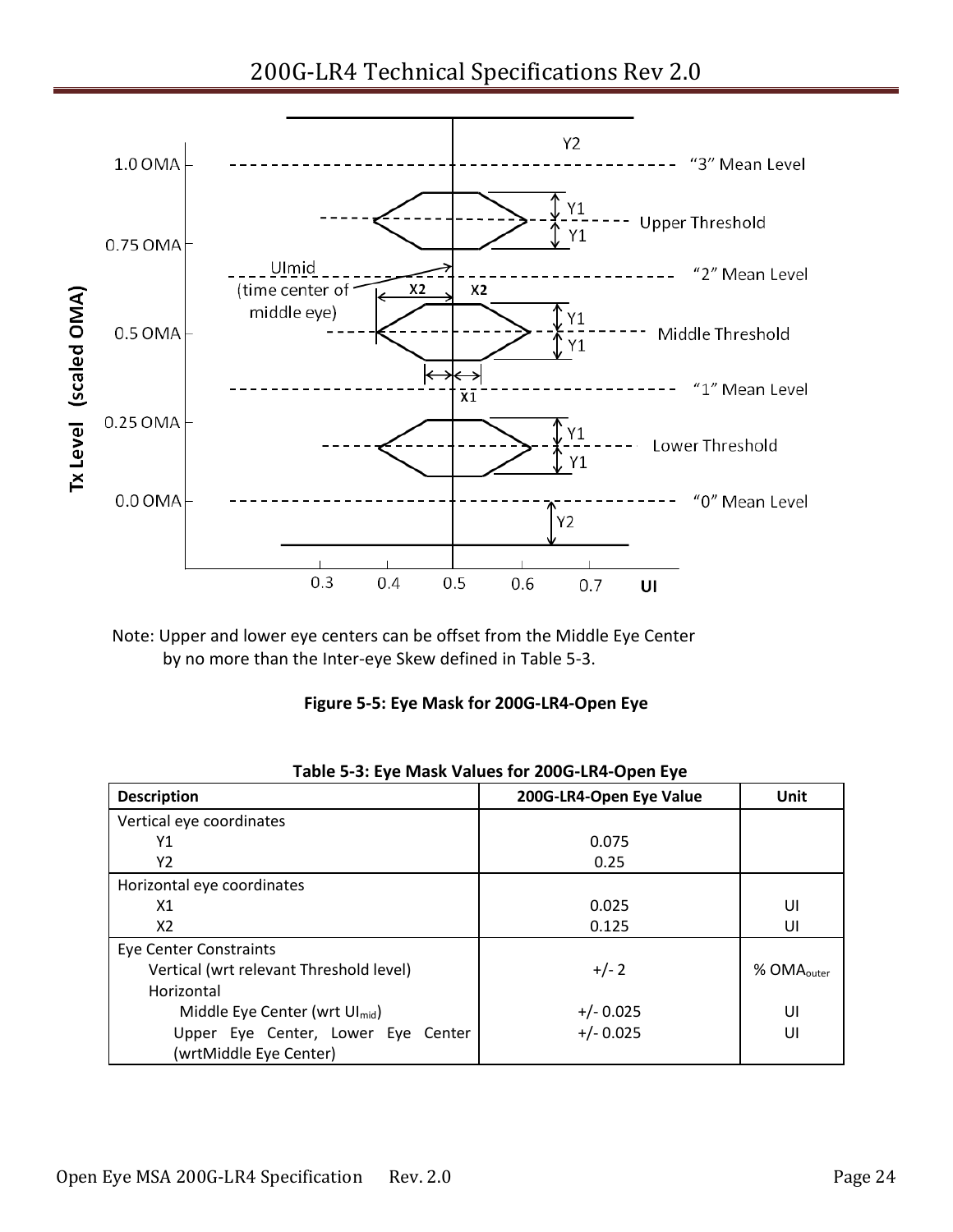<span id="page-24-4"></span>

|                                                                                                                                                                                                                                                                                                                                                      | Dispersion <sup>a</sup> (ps/nm)     |                                     | Insertion         | Optical return    | Max                |
|------------------------------------------------------------------------------------------------------------------------------------------------------------------------------------------------------------------------------------------------------------------------------------------------------------------------------------------------------|-------------------------------------|-------------------------------------|-------------------|-------------------|--------------------|
| Type                                                                                                                                                                                                                                                                                                                                                 | Minimum                             | Maximum                             | loss <sup>b</sup> | loss <sup>c</sup> | mean<br><b>DGD</b> |
| 200G-LR4-Open Eye                                                                                                                                                                                                                                                                                                                                    | $0.23*\lambda*[1-(1324/\lambda)^4]$ | $0.23*\lambda*[1-(1300/\lambda)^4]$ | Minimum           | 15.7dB            | 0.8 <sub>ps</sub>  |
| <sup>a</sup> The dispersion is measured for the wavelength of the device under test ( $\lambda$ in nm). The coefficient assumes 10 km for<br>200G-LR4-Open Eye.<br><sup>b</sup> There is no intent to stress the sensitivity of the BERT's optical receiver.<br><sup>c</sup> The optical return loss is applied at TP2, i.e. after a 2 m patch cord. |                                     |                                     |                   |                   |                    |

#### **Table 5-4: Transmitter compliance channel specifications**

#### <span id="page-24-5"></span><span id="page-24-0"></span>*5.23 Extinction Ratio*

Extinction ratio is measured using the method specified in IEEE Std 802.3cd clause 140.7.6.

#### <span id="page-24-6"></span><span id="page-24-1"></span>*5.24 Relative Intensity Noise (RIN15.1OMA)*

RIN shall be as defined by the measurement methodology of IEEE Std 802.3-2018 clause 52.9.6 with the following exceptions:

a) The optical return loss is 15.1 dB for 200G-LR4-Open Eye.

<span id="page-24-2"></span>b) The upper –3 dB limit of the measurement apparatus is to be approximately equal to the signaling rate (i.e. 26 GHz).

#### *5.25 Reference Receiver*

For the transmitter assessment (Test 1 and Test 2), the Reference Receiver is the combination of the O/E converter and the oscilloscope having a fourth-order Bessel Thomson filter response with a 3 dBe bandwidth of approximately 0.75\*baud rate with a response out to at least 1.5 x baud rate. Above 1.5 x baud rate, the response should not exceed -24 dB.

For the Stressed Receiver Sensitivity test, the Reference Receiver is the combination of the O/E converter and the oscilloscope having a fourth-order Bessel Thomson filter response with a 3 dBe bandwidth of approximately 0.75\*baud rate with a response out to at least 1.5 x baud rate. Above 1.5 x baud rate, the response should not exceed -24 dB.

#### <span id="page-24-3"></span>*5.26 Receiver Sensitivity*

For 200G-LR4-Open Eye, receiver sensitivity is normative. The receiver shall comply with the equation for sensitivity across all measurements of eye closure. Se[e Figure 5-6.](#page-25-2)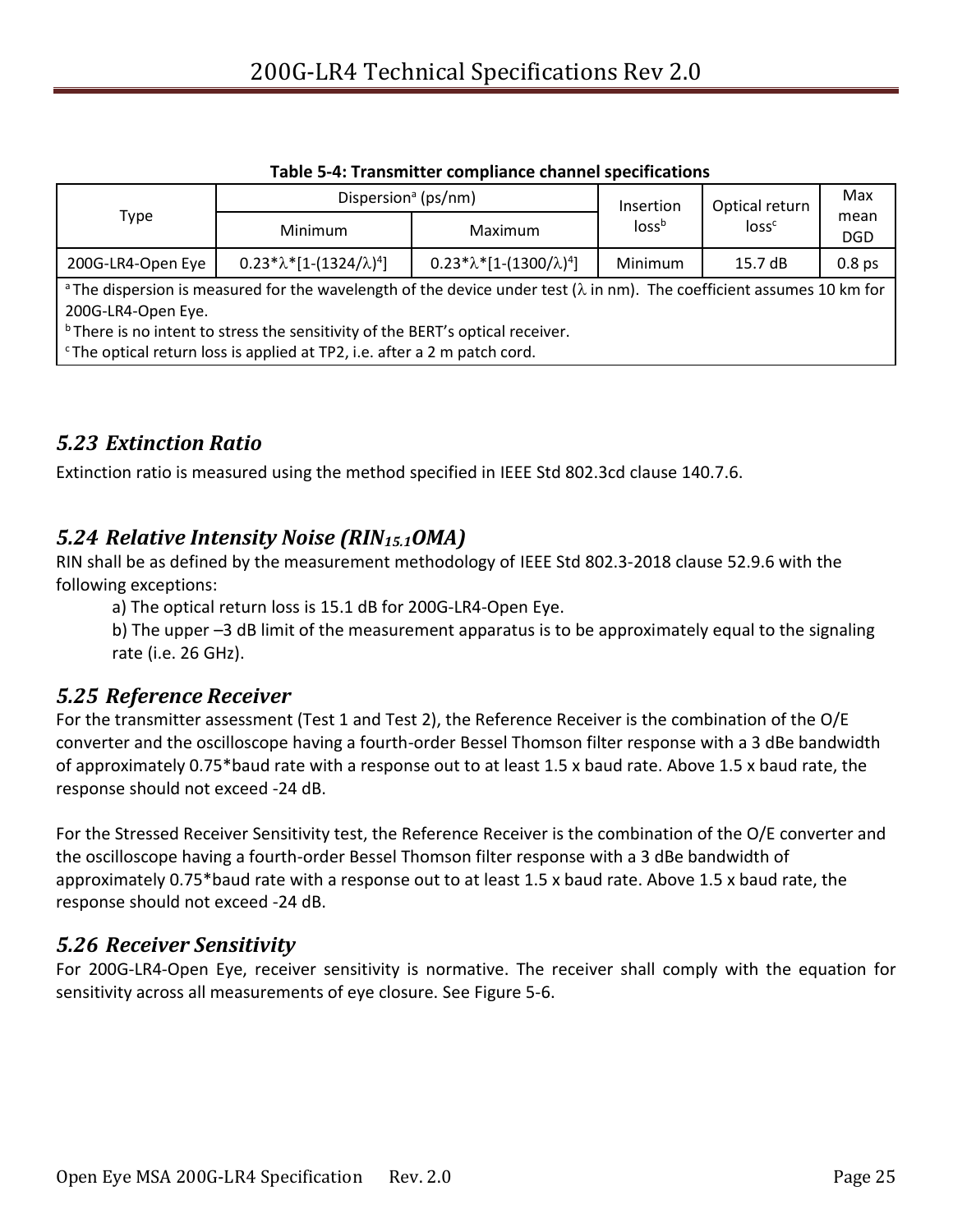

**Figure 5-6: Receiver sensitivity as a function of VECstat**

### <span id="page-25-3"></span><span id="page-25-2"></span><span id="page-25-0"></span>*5.27 Stressed receiver sensitivity*

Stressed receiver sensitivity shall be within the limits given [Table 4-3](#page-11-1) when measured using the method defined in [5.27.11](#page-25-1) and [5.27.3](#page-27-0) with the conformance test signal applied to TP3. The test pattern for stressed receiver sensitivity is specified in [Table 5-1.](#page-13-4) The BER is required to be met for the lane under test on its own. Stressed receiver sensitivity is defined with all transmit and receive lanes in operation. The transmitters for each lane are asynchronous to each other.

#### <span id="page-25-1"></span>**5.27.1 Stressed receiver conformance test block diagram**

A block diagram for the receiver conformance test is shown in [Figure 5-7.](#page-26-1) The optical test signal is conditioned (stressed) using the methodology defined in [5.27.2](#page-26-0) and sinusoidal jitter is applied as specified in [5.27.4.](#page-28-0) The stressed receiver conformance signal is verified using the techniques described in [5.27.3.](#page-27-0) Alternative test setups that generate equivalent stress conditions may also be used.

To ensure repeatability of the test signal calibration, all elements in the signal path should have a wide, smooth frequency response with linear phase and minimal reflections throughout the spectrum of interest. Baseline wander, overshoot and undershoot should be kept with the eye mask requirements.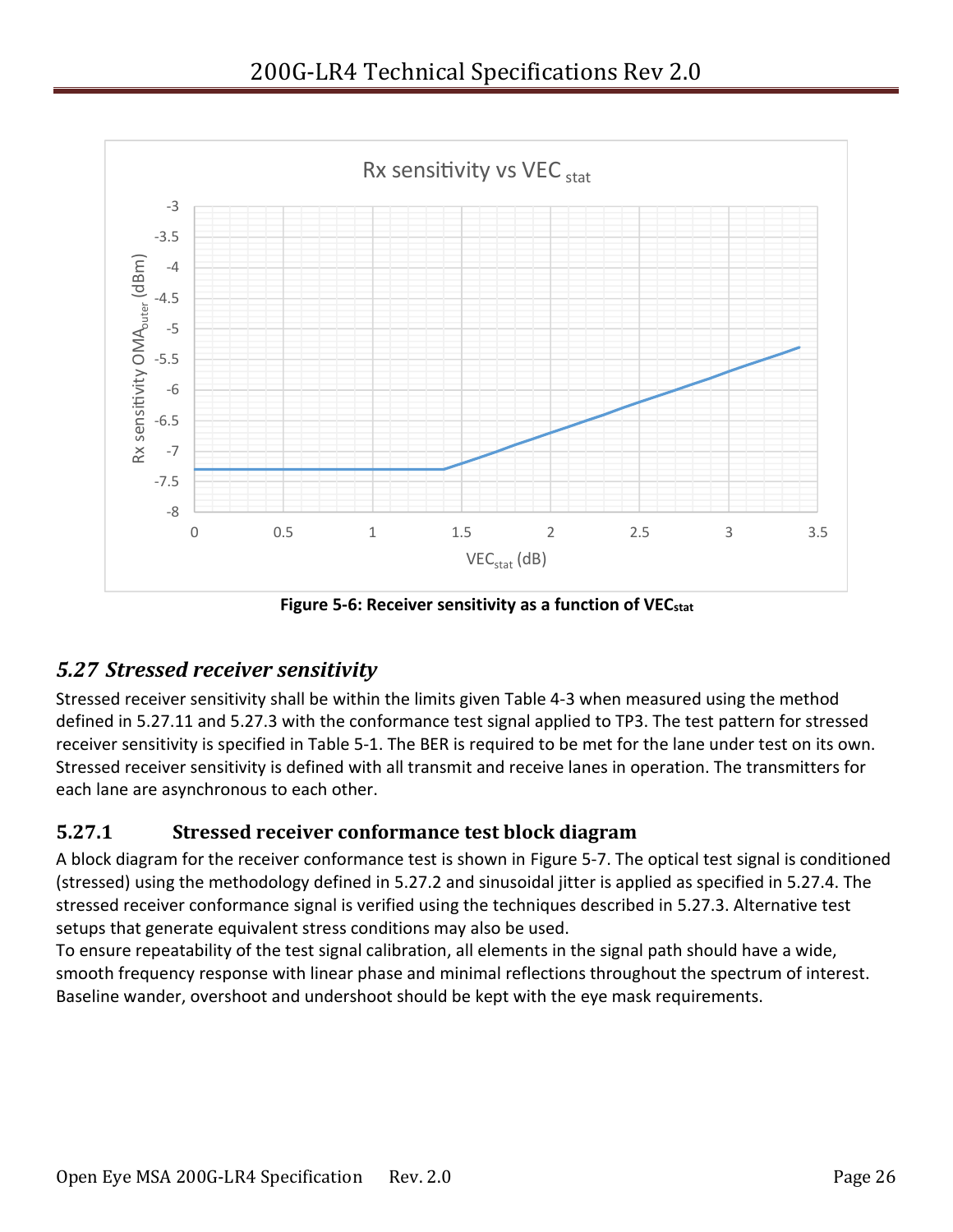

**Figure 5-7: Stressed Receiver Test block diagram**

<span id="page-26-1"></span>A low pass filter is used to create ISI and the combination of the low-pass filter and E/O converter should have a smooth frequency response that results in sufficient ISI to give a VEC<sub>stat</sub> as defined in Section [5.27.2.](#page-26-0)

This eye closure is before any additional jitter and noise is added to the signal. The sinusoidal amplitude interferer and uncorrelated PRBS13Q pattern interferer are used to create additional eye closure. The frequency of the amplitude interferer can be set in the range of 100 MHz to 2 GHz with care being taken to avoid any harmonic relationships between the sinusoidal jitter, the signaling rate and the pattern repetition rate. The uncorrelated PRBS13Q data pattern interferer represents transmitter noise and crosstalk.

The sinusoidal jitter added to the clock represents other forms of jitter and verifies that the receiver under test can track low frequency jitter. The sinusoidal jitter frequency should be between 50 kHz and 10 times loop bandwidth as defined in [Table 5-5.](#page-28-1)

#### <span id="page-26-0"></span>**5.27.2 Stress receiver conformance test signal characteristics**

The conformance test signal is used to validate that each lane of the receiver meets the BER requirements with near worst-case waveforms at TP3. Deterministic and sinusoidal jitter are added to a clean test pattern until the jitter at the output of the pattern generator approximates the informative transmit recommendations given in [Table 4-2.](#page-10-1) The Eye Height and Eye Width at TP3 are measured using the reference

receiver defined in [5.24.](#page-24-6)

The stressed receiver conformance test signal is measured using the setup described in [Figure 5-7](#page-26-1) except that the test fiber is not used.

The stressed eye closure is set up as follows:

Open Eye MSA 200G-LR4 Specification Rev. 2.0 Page 27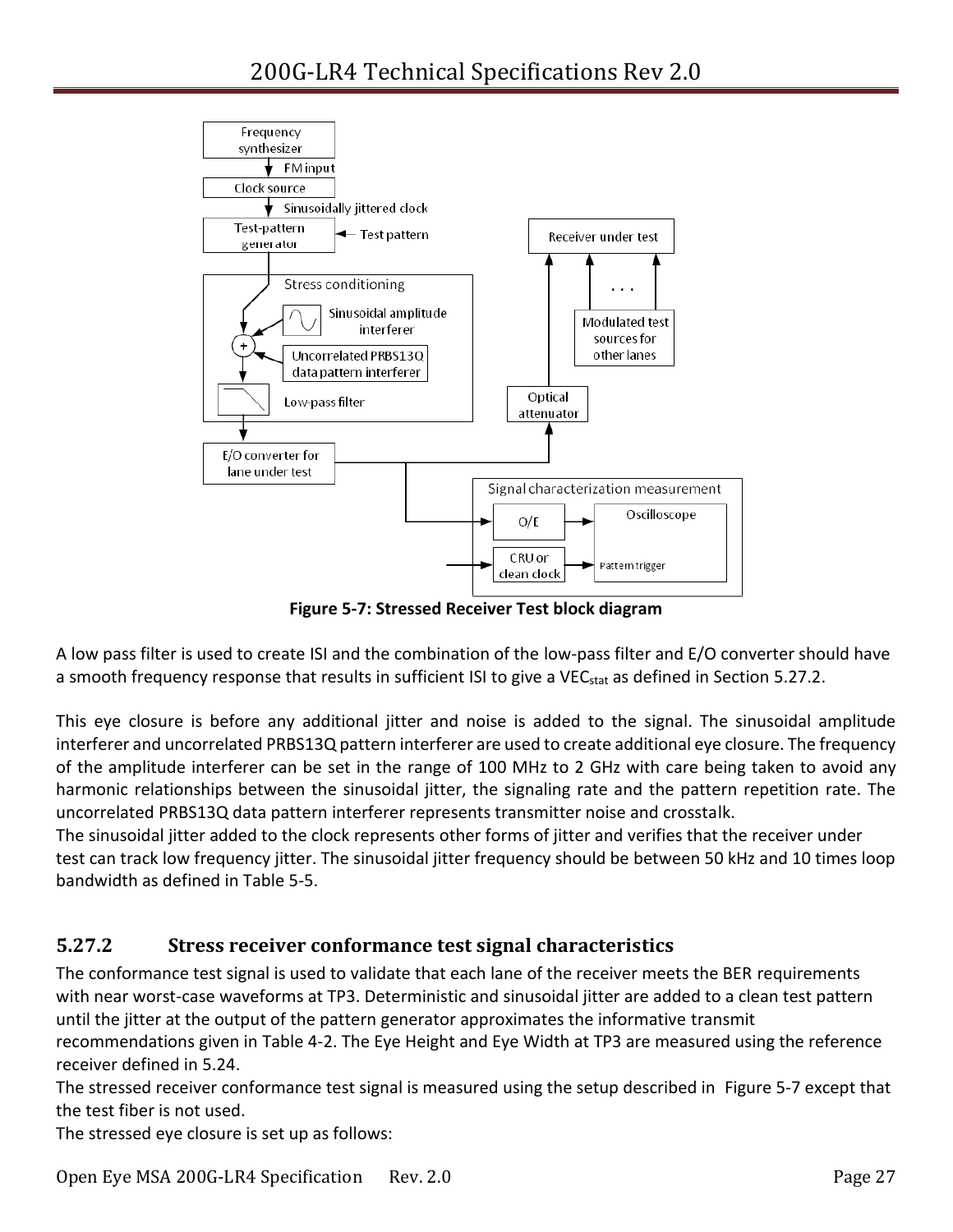1. Set the signaling rate of the test pattern generator to meet the requirements in [Table 4-2](#page-10-1) .

2. With the sinusoidal jitter, sinusoidal interferer and uncorrelated PRBS13Q data pattern interferer turned off, set the E/O converter extinction ratio approximately to the minimum specified in [Table 4-2.](#page-10-1)

3. Add the filter and select the appropriate bandwidth to create ISI to give a VEC<sub>stat</sub> of 2.4 dB to 2.9 dB. 4. Horizontal stressed eye closure is created by adding a >10 x loop bandwidth (e.g. 250 MHz) sinusoidal clock applied to the test pattern generator clock. The amplitude of the jitter should be set to give 50 mUI (as shown in [Figure 5-8\)](#page-28-2).

5. The remaining stressed eye closure to achieve the VEC<sub>stat</sub> specified in [Table 4-3](#page-11-1) is achieved by adding a 100 MHz sinusoidal interferer (25%) and an uncorrelated PRBS13Q data pattern interferer (75%).

6. Iterate the adjustments on the sinusoidal interferer amplitude, the uncorrelated PRBS13Q data pattern interferer and the extinction ratio until the required value of stressed eye closure (VEC<sub>stat</sub>) defined in [Table 4-3](#page-11-1) is met whilst simultaneously meeting the minimum extinction ratio and the jitter as specified in [Table 4-2.](#page-10-1)

7. Each receiver lane is tested in turn. The stressed receiver conformance test signal is applied to the input of the receiver lane under test at the power specified as "Stressed receiver sensitivity (OMA<sub>outer</sub>), each lane (max)" i[n Table 4-3.](#page-11-1) The test sources for the other receiver lanes are set to "OMA<sub>outer</sub> of each aggressor lane" specified in [Table 4-3.](#page-11-1) The receiver should be capable of working with all reasonable combinations of stressors.

### <span id="page-27-0"></span>**5.27.3 Stressed receiver conformance test signal verification**

The stressed receiver conformance test signal is measured according to [Figure 5-7](#page-26-1) except that the test fiber is not used. A separate clock source (clean clock in) is required to trigger the oscilloscope. This clock should be synchronize to the jittered clock source but not modulated with the jitter.

Care should be taken when characterizing the test signal because excessive noise/jitter in the measurement system would result in an input signal that does not fully stress the receiver under test. Running the receiver tolerance test with a signal that is under-stressed may result in the deployment of non-compliant receivers. The noise/jitter introduced by the O/E, filters, and oscilloscope should be negligible or the results should be corrected for its effects. The test equipment should be fully characterized and the measurement appropriately guard banded to ensure an accurate measurement is obtained.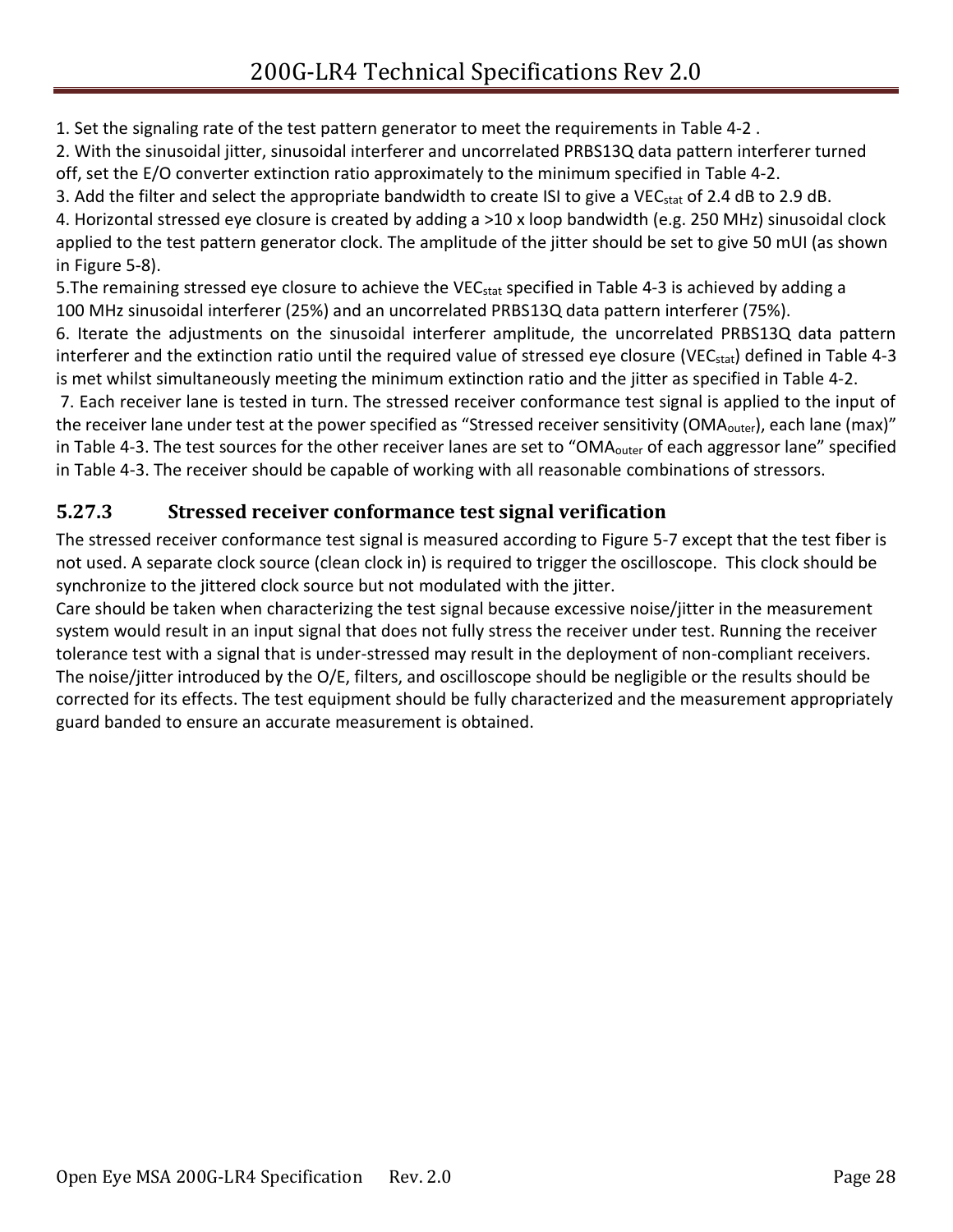#### <span id="page-28-0"></span>**5.27.4 Sinusoidal jitter stressor for the receiver conformance test**

The sinusoidal jitter is used to test the receiver jitter tolerance. The amplitude of the applied sinusoidal jitter is frequency dependent and is specified in [Table 5-5](#page-28-1) and illustrated in [Figure 5-8.](#page-28-2)



**Figure 5-8: Receiver input sinusoidal jitter**

| Table 5-5: Sinusoidal jitter frequency for TP3 testing |  |  |  |  |
|--------------------------------------------------------|--|--|--|--|
|--------------------------------------------------------|--|--|--|--|

<span id="page-28-2"></span><span id="page-28-1"></span>

| <b>Frequency Range</b>                                         | Sinusoidal jitter, peak-to-peak (UI) |
|----------------------------------------------------------------|--------------------------------------|
| f <fb 664000<="" td=""><td>Not specified</td></fb>             | Not specified                        |
| fb/664000 < f ≤ fb/6640                                        | 5·fb/(664000·f)                      |
| $\vert$ fb/6640 < f $\leq$ 10 times receiver loop<br>bandwidth | 0.05                                 |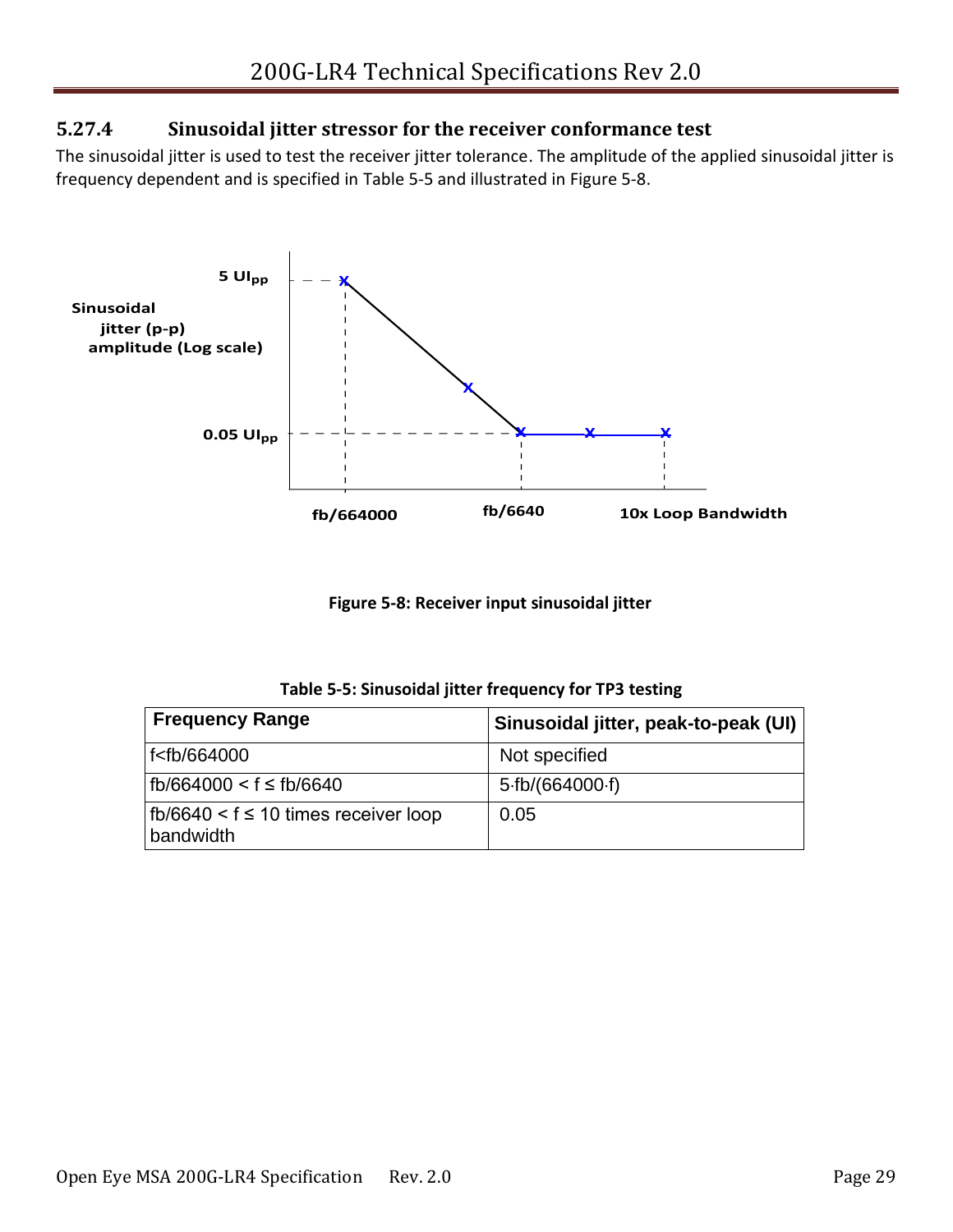# <span id="page-29-0"></span>**6 FIBER OPTIC CABLING MODEL**

The fiber optic cabling model is shown in [Figure 6-1.](#page-29-2)



<span id="page-29-2"></span>The channel insertion loss is given in [Table 6-1.](#page-29-1) A channel may contain additional connectors as long as the optical characteristics of the channel, such as attenuation, dispersion, reflections and polarization mode dispersion meet the specifications. Insertion loss measurements of installed fiber cables are made in accordance with IEC 61280-4-2 using the one-cord reference method. The fiber optic cabling model (channel) defined here is the same as a simplex fiber optic link segment. The term channel is used here for consistency with generic cabling standards.

<span id="page-29-1"></span>

| Description                                                                                 | 200G-LR4-Open | Unit  |
|---------------------------------------------------------------------------------------------|---------------|-------|
|                                                                                             | Eye Values    |       |
| Operating distance (max)                                                                    | 10            | km    |
| Channel insertion loss <sup>a,b</sup> (max)                                                 | 6.3           | dB    |
| Channel insertion loss (min)                                                                | 0             | dB    |
| Positive dispersion <sup>b</sup> (max)                                                      | 33.1          | ps/nm |
| Negative dispersion <sup>b</sup> (min)                                                      | $-58.7$       | ps/nm |
| DGD max <sup>c</sup>                                                                        | 8             | ps    |
| Optical return loss (min)                                                                   | 22            | dB    |
| <sup>a</sup> These channel loss values include cable, connectors and splices.               |               |       |
| bover the wavelength range 1264.5 to 1337.5 nm.                                             |               |       |
| <sup>c</sup> Differential Group Delay (DGD) is the time difference at reception between the |               |       |
| fractions of a pulse that were transmitted in the two principal states of polarization      |               |       |
| of an optical signal. DGD max is the maximum differential group delay that the              |               |       |
| system must tolerate.                                                                       |               |       |

**Table 6-1: Fiber optic cabling (channel) characteristics**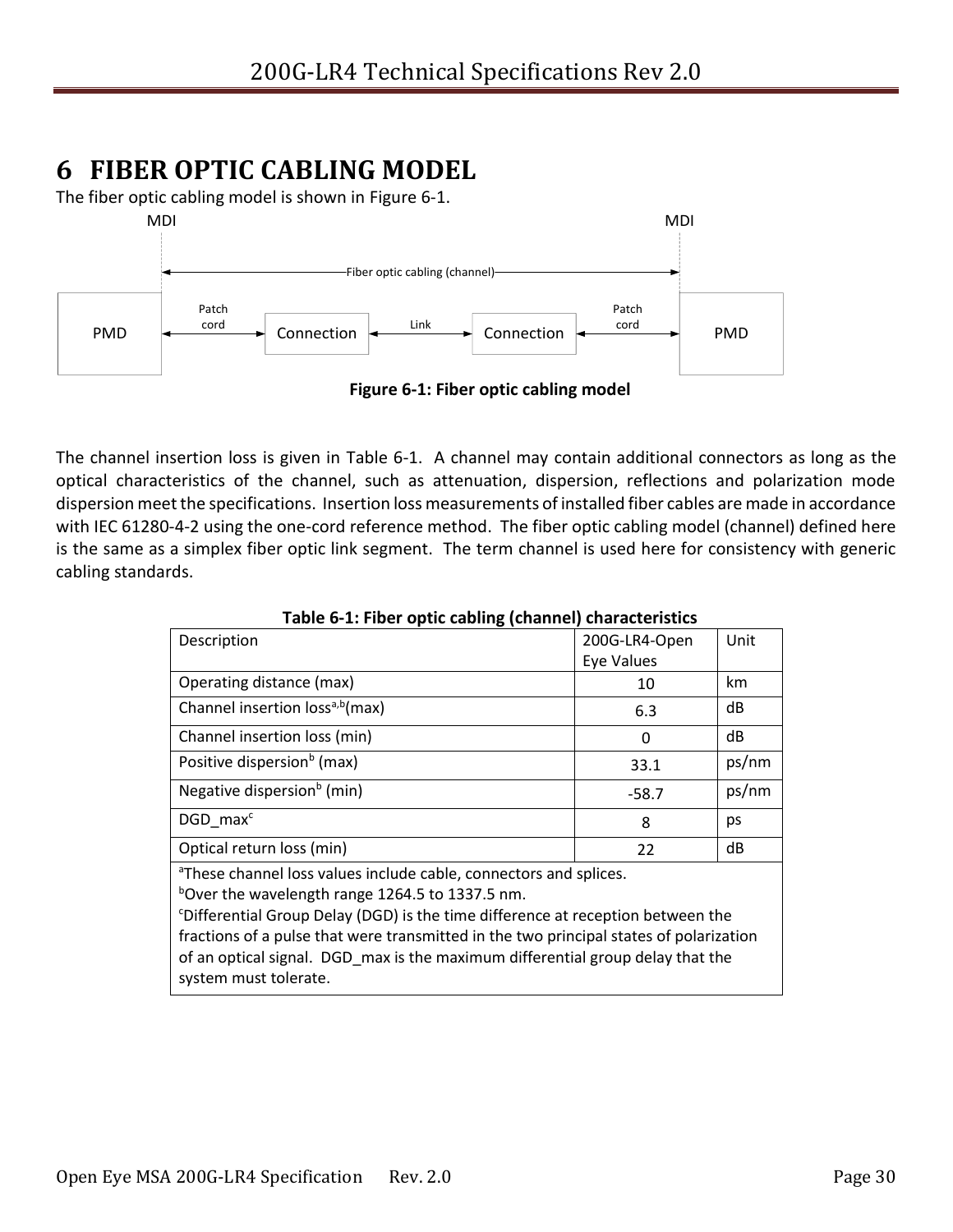# <span id="page-30-0"></span>**7 CHARACTERISTICS OF THE FIBER OPTIC CABLING**

The 200G-LR4-Open Eye fiber optic cabling shall meet the specifications defined in [Table 6-1.](#page-29-1) The fiber optic cabling consists of one or more sections of fiber optic cable and any intermediate connections required to connect sections together.

### <span id="page-30-1"></span>*7.1 Optical Fiber Cable*

The fiber optic cable requirements are satisfied by cables containing IEC 60793-2-50 type B1.1 (dispersion unshifted single-mode), type B1.3 (low water peak single-mode), or type B6\_a (bend insensitive) fibers and the requirements in [Table 7-1](#page-30-6) where they differ.

<span id="page-30-6"></span>

| <b>Description</b>                                                                                                                                                                                                                                      | Value                         | Unit  |
|---------------------------------------------------------------------------------------------------------------------------------------------------------------------------------------------------------------------------------------------------------|-------------------------------|-------|
| Nominal fiber specification wavelength                                                                                                                                                                                                                  | 1310                          | nm    |
| Cabled optical fiber attenuation (max)                                                                                                                                                                                                                  | 0.47 $a$ or 0.5 $b$           | dB/km |
| Zero dispersion wavelength $(\lambda_0)$                                                                                                                                                                                                                | $1300 \le \lambda_0 \le 1324$ | nm    |
| ps/nm <sup>2</sup> km<br>Dispersion slope (max) $(S0)$<br>0.092                                                                                                                                                                                         |                               |       |
| <sup>a</sup> The 0.47 dB/km attenuation is provided for Outside Plant cable as defined in ANSI/TIA 568-C.3 and Appendix I or ITU-T G.695.<br><sup>b</sup> The 0.5 dB/km attenuation is provided for Outside Plant cable as defined in ANSI/TIA 568-C.3. |                               |       |

#### **Table 7-1: Optical fiber and cable characteristics**

### <span id="page-30-2"></span>*7.2 Optical Fiber Connection*

An optical fiber connection, as shown in [Figure 6-1,](#page-29-2) consists of a mated pair of optical connectors.

#### <span id="page-30-3"></span>**7.2.1 Connection insertion loss**

The maximum link distance for 200GBASE-LR4 Open Eye is based on an allocation of 3 dB total connection and splice loss. Connections with different loss characteristics may be used provided the requirements of [Table 6-1](#page-29-1) are met.

#### <span id="page-30-4"></span>**7.2.2 Maximum discrete reflectance**

The maximum discrete reflectance shall be less than the value shown in [Table 4-5.](#page-12-2)

#### <span id="page-30-5"></span>*7.3 Medium Dependent Interface (MDI) Requirement*

The PMD is coupled to the fiber optic cabling at the MDI. The MDI is the interface between the PMD and the "fiber optic cabling" (as shown in [Figure 6-1\)](#page-29-2). Examples of an MDI include the following:

- a) Connectorized fiber pigtail
- b) PMD receptacle

When the MDI is a connector plug and receptacle connection, it shall meet the interface performance specifications of IEC 61753-1-1 and IEC 61753-021-2.

NOTE: Transmitter compliance testing is performed at TP2 i.e. after a 2 meter patch cord, not at the MDI.